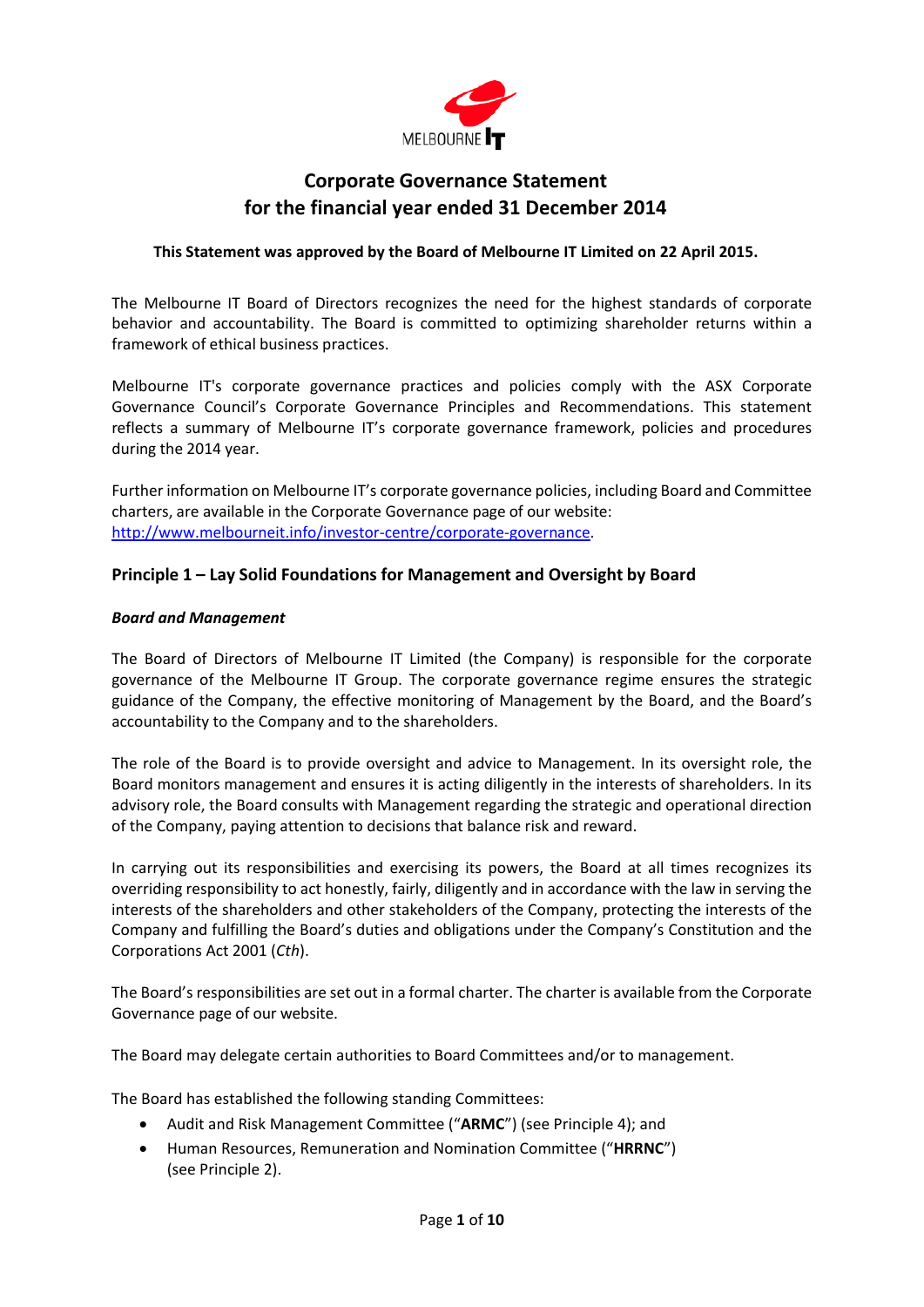

The role and responsibilities of each Committee are outlined in their respective charters.

The Board has delegated to Management the responsibility for the day to day management and operation of the Company. Amongst other things, Management has the responsibility for the overall management and performance of the Company and charting the strategic direction of the Company, taking advice from, and for approval by, the Board. Specific authorities delegated to the Chief Executive Officer ("**CEO**") and the Executive Leadership Team are also set out in the *Delegated Authority Policy*, which is approved by the Board.

## *Directors*

All material information about a director standing for election or re-election is included in the explanatory memorandum to the Notice of Annual General Meeting. The Directors' biographies provide information about their relevant qualifications, experience and skills that they bring to the Board, as well as details of their current commitments including any other material directorships they hold.

The Board identifies and evaluates suitable individuals for appointment as director. In evaluating a candidate for appointment as director, the Board considers criteria which include the particular skill sets identified by the Board as being required at the time as well as the individual's experience and professional qualifications, ability to exercise sound business judgment, leadership ability and/or prominence in a specified field, integrity and moral reputation, any potential conflicts of interest or legal impediments to serving as a director, and willingness and availability to commit the time required to serve as an effective director.

It is our policy that background checks will be conducted on new directors as part of the standard requirements of the Company's recruitment process.

Newly appointed directors must stand for election at the next Annual General Meeting, in accordance with the Company's Constitution.

New directors provide the Company with a written consent to act as a director and receive a formal Letter of Appointment that sets out the Terms & Conditions of Appointment and Remuneration Schedule. It also sets out the expectations of the Company, the Director's duties and powers, insurance and indemnity arrangements, and rights of access to information.

### *Company Secretary*

The Company Secretary is appointed by the Board. The Company Secretary reports directly to the Board, through the Chairman, on matters relating to the proper functioning of the Board. All Directors have access to the Company Secretary.

## *Diversity Policy*

Melbourne IT's *Diversity Policy* outlines its commitment to diversity. The Company believes that commitment to this Policy contributes to the achievement of corporate objectives and embeds the importance and value of diversity within the culture of Melbourne IT.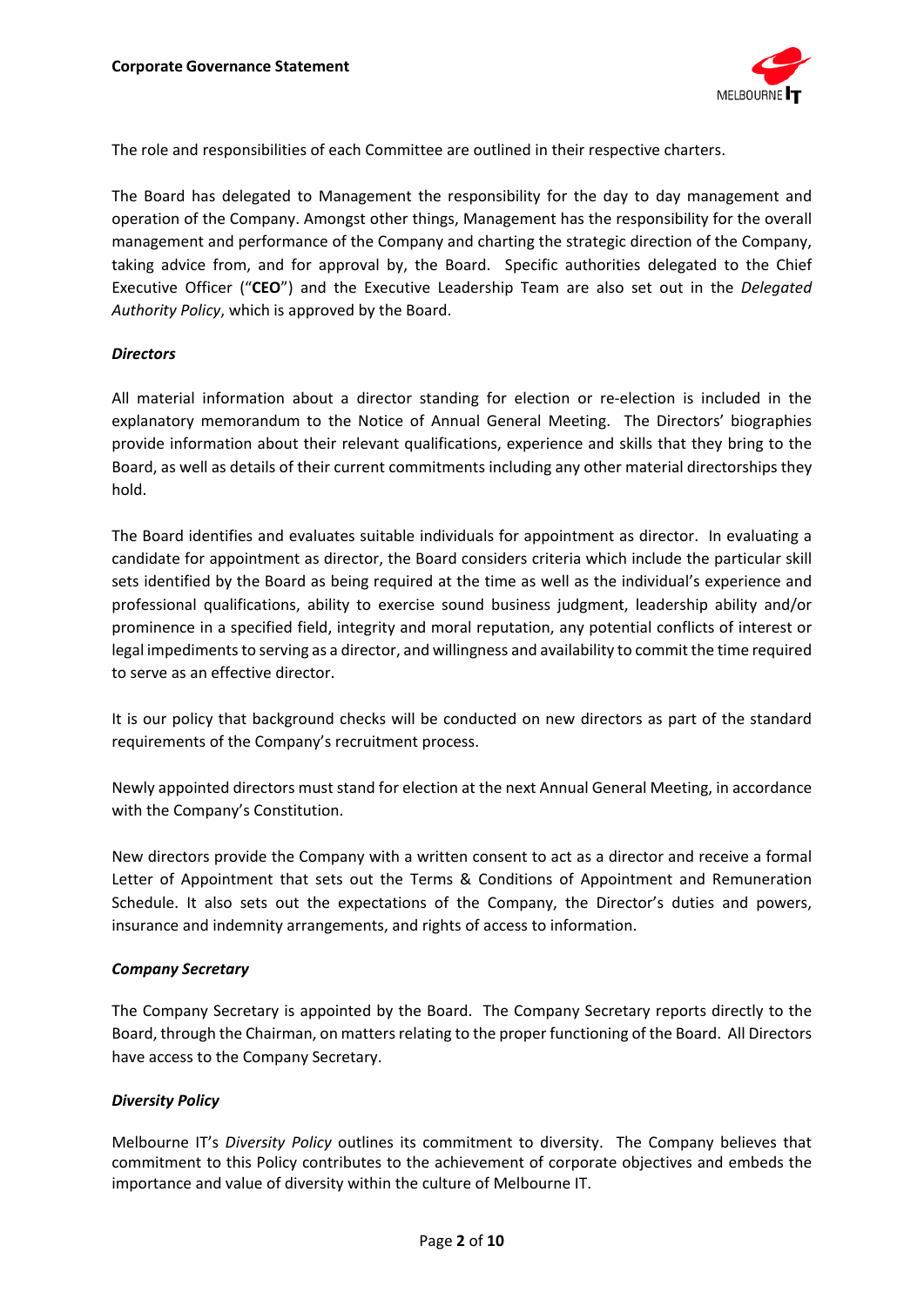

The Policy addresses all forms of diversity and sets out how the Company will maintain diversity. It also outlines the Board's and Executive Leadership Team's roles in promoting the Company's commitment to gender diversity. A copy of the Policy is available from the Corporate Governance page of our website.

Melbourne IT is compliant with equal opportunity legislation administered by the Australian Government's Equal Opportunity for Women in the Workplace Agency (EOWA) and reports under the Workplace Gender Equality Act 2012. A copy of Melbourne IT's most recent report can be found in the Corporate Governance page of our website.

As at 31 December 2014, the female participation rates across the Company are as follows:

- 23% were female overall:
	- o Corporate & Shared Services roles (including Finance, HR, Corporate Governance) continued to have strong representation of females with 47%;
	- o In Customer Service, Sales & Product Marketing roles, female representation was consistent with total representation, where there was an average of 25%;
	- o However, Technical roles (within our Technology areas) continued to be dominated by males, with female representation of approximately 15%;
- 33% of the executive roles were held by females:
- 33% of all people management/leadership positions were female; and
- there was one female board member (17%).

### *Board, Committee and Director Evaluation*

In accordance with the Board Charter, the Board annually reviews its performance, policies and practices and reviews the performance of its Committees and each Director. The review is carried out both formally and informally. The performance of each Committee is measured against its charter and other relevant criteria as determined by the Board.

An independent review of the Board, the Committees and the individual directors has been carried out in early 2015. The results of the review were discussed at a subsequent board meeting.

### *Executive Leadership Team Evaluation*

Formal performance reviews are conducted for all staff on an annual basis. The Executive Leadership Team's performance reviews have been conducted for the financial year ended 31 December 2014. The evaluation is based on role descriptions and agreed key performance metrics.

A Summary of the Performance Evaluation Process and Induction Process for Senior Executives and the Board can be found in the Corporate Governance page of our website.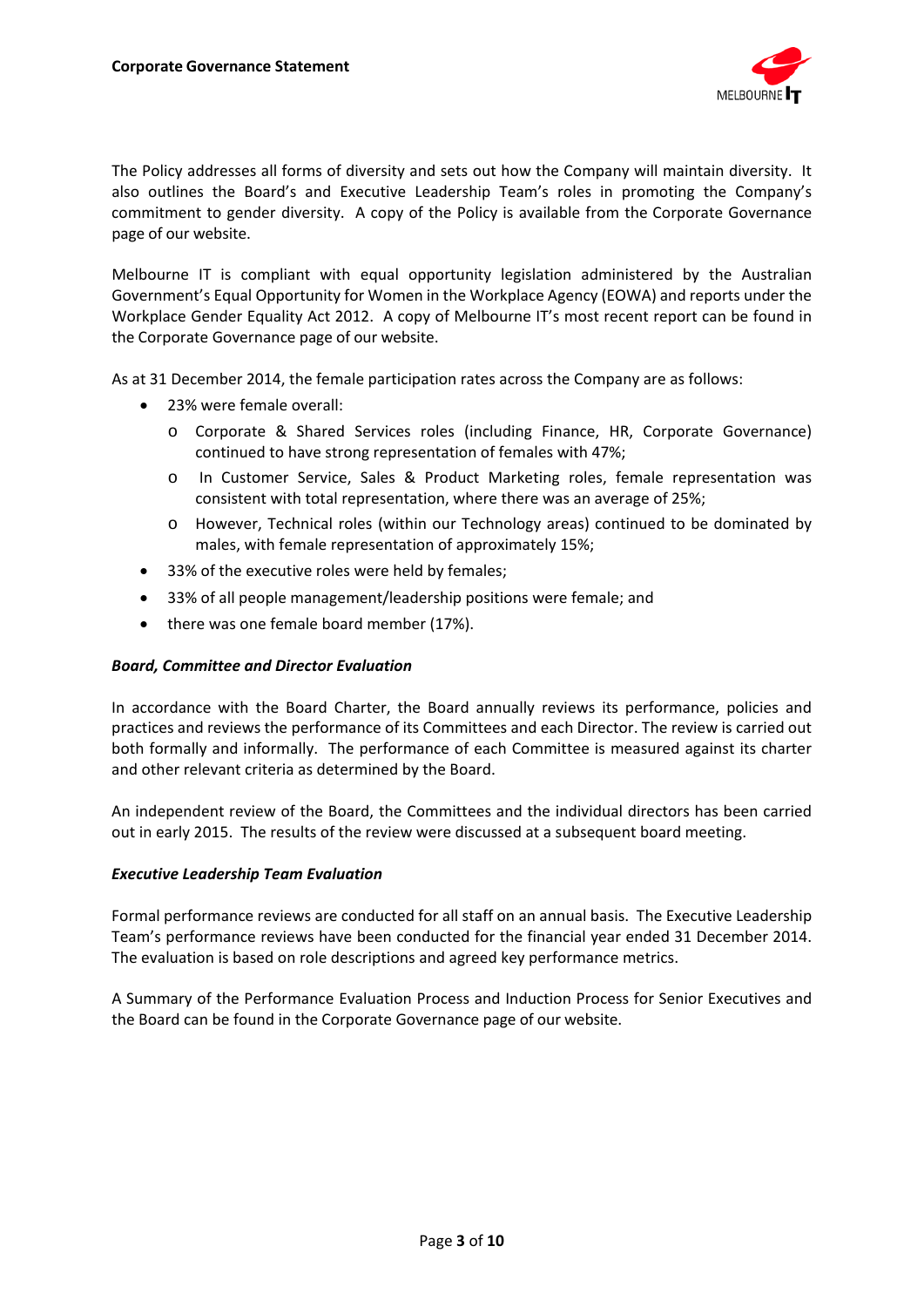

## **Principle 2 – Structure the Board to Add Value**

Melbourne IT's Constitution provides for a minimum of three directors and a maximum of ten directors. One-third of the directors (with the exception of the Managing Director) must retire from office at the time of the Annual General Meeting each year. Directors are eligible for re-election. The directors who retire by rotation are those with the longest period in office since their appointment or the last election. The maximum period that a director can be in office before facing re-election is three years. This period will sometimes be shorter due to the requirement that one-third must retire each year. At the time when any director is coming up for re-election, the Board considers that question and makes a conscious decision as to whether to recommend that re-election to shareholders.

As at 31 December 2014, three of the five non-executive directors are considered by the Board to be independent directors in accordance with the ASX Corporate Governance Guidelines – Simon Jones, Nasema Sparks and Rob Stewart. Tom Kiing and Larry Bloch are substantial shareholders in the Company and, therefore, are not considered by the Board to be independent directors.

The Chairman, Simon Jones, is an independent non-executive director.

The Managing Director and Chief Executive Officer was the sole executive director. The position was held by Peter Findlay in an acting capacity until the appointment of Martin Mercer who joined Melbourne IT on 7 April 2014.

Although the Company has a majority of independent non-executive directors, when one includes the Managing Director, Melbourne IT does not currently follow the recommendation for the Board to comprise a majority of independent directors. However, the Board's view is that it has an appropriate mix of relevant skills, experience, expertise and diversity which enables it to discharge its responsibilities and meet its objectives. This mix is subject to review on a regular basis as part of the Board performance review process. The wide range of skills represented in the Board and relevant to the Company's business include corporate strategy, business and financial management, sales and marketing, product innovation, mergers and acquisition, capital markets, human resources and corporate governance. Collectively, the directors also have extensive local and international experience with online business, information technology, and domain name and hosting industries as well as professional qualifications in law, accounting, finance, business, economics, management and computing. The biographies of the current Board members are available from Melbourne IT's corporate website [\(http://melbourneit.info/about-us/our-people#\)](http://melbourneit.info/about-us/our-people).

### *Human Resources Remuneration and Nomination Committee ("HRRNC")*

The HRRNC comprises four non-executive directors: Naseema Sparks (Chairperson), Tom Kiing, Larry Bloch and Simon Jones. Naseema Sparks and Simon Jones and are both independent directors. The Chief People Officer and the Managing Director and CEO attend all meetings by invitation. The HRRNC meets at least three times a year. In the 2014 financial year, the Committee met five times.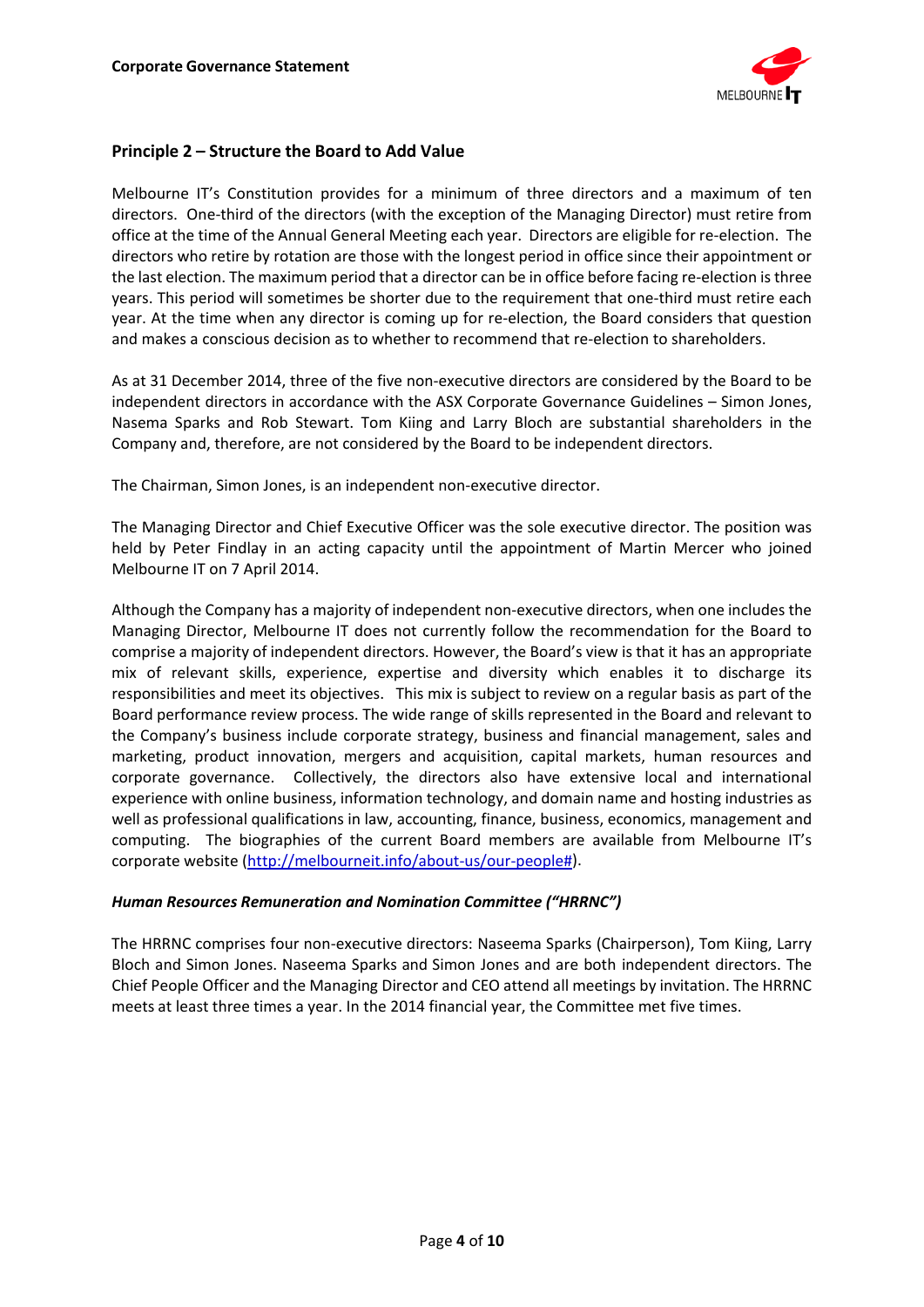

The individual attendances of the members at those meetings are set out below:

| No. of HRRNC meetings held in 2014 |                          |          |                 |
|------------------------------------|--------------------------|----------|-----------------|
|                                    |                          | Eligible | <b>Attended</b> |
| Naseema Sparks                     | (Chairperson)            |          |                 |
| Simon Jones                        |                          |          |                 |
| Tom Kiing                          |                          |          |                 |
| Larry Bloch                        | (Appointed 3 April 2014) |          |                 |

The HRRNC's charter is available from the Corporate Governance page of our website.

### *Board induction and professional development*

All new Board Members are taken through an induction process managed by the People & Culture Team. This process covers topics such as: the Company's financial position, strategies, operations and risk management polices as well as the respective rights, duties, responsibilities and roles of Senior Executives, the Board and its Members.

Melbourne IT also encourages directors to develop their knowledge and skills as a director. With the prior approval from the Chairman, directors may attend appropriate courses or seminars for continuing education of directors at the Company's cost. This may include courses on directors' duties etc run by the Australian Institute of Company Directors or seminars on developments in the industry in which Melbourne IT is involved.

## **Principle 3** - **Promote Ethical and Responsible Decision Making**

### *Code of Conduct*

The Company has a *Code of Conduct* to guide the directors, the Executive Leadership Team, all employees and contractors as to:

- the practices necessary to maintain confidence in the Company's integrity, and
- the responsibility and accountability of individuals for reporting and investigating reports of unethical practices.

The Company's *Code of Conduct* is available from the Corporate Governance page of our website.

### *Share Trading*

The Company also has a *Share Trading Policy* concerning trading in the Company's securities by directors, officers and employees involved in material transactions or privy to material information. The Policy complies with the ASX Listing Rules. A copy is available from the Corporate Governance page of our website.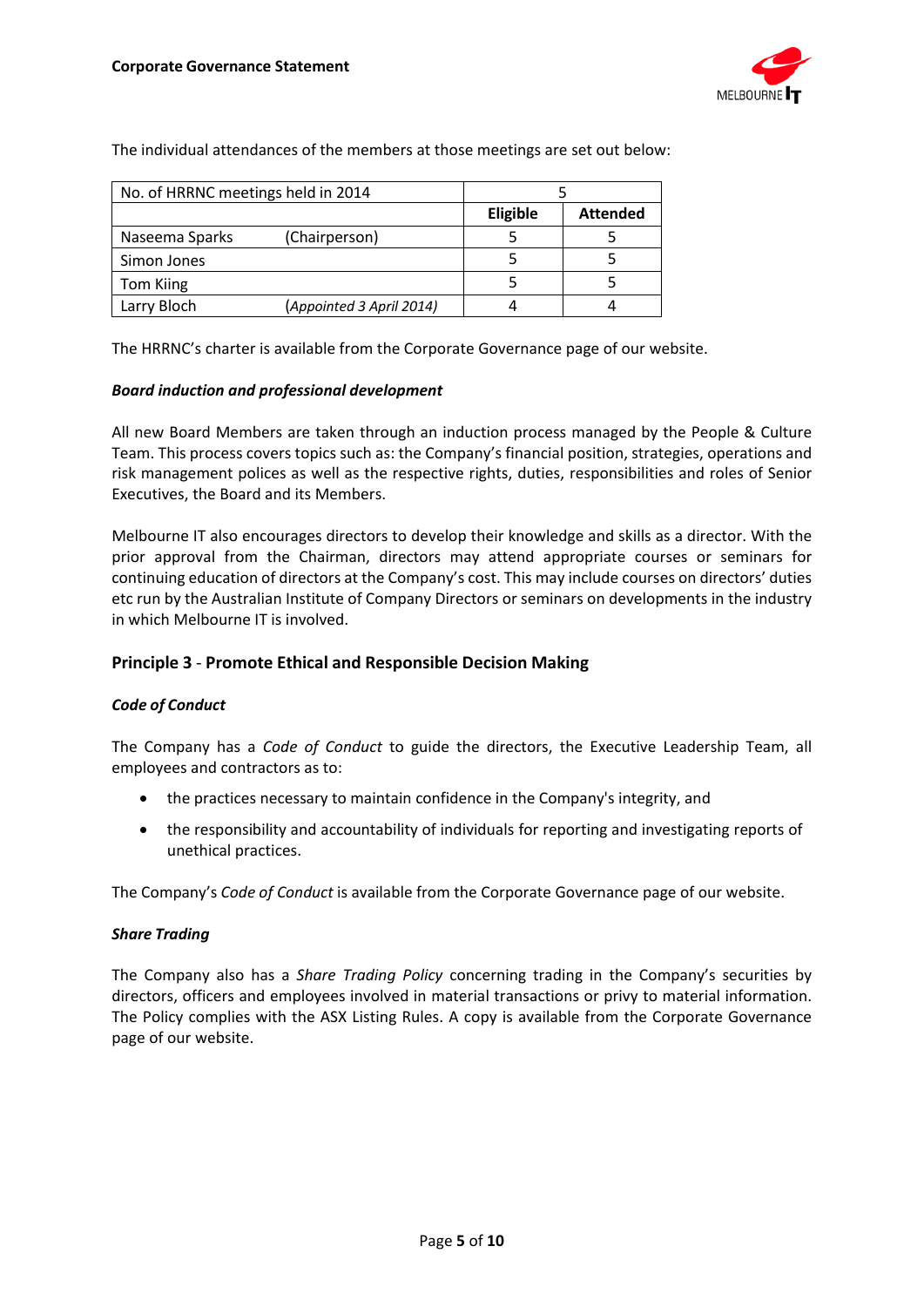

## **Principle 4 – Safeguard Integrity in Financial Reporting**

## *Audit and Risk Management Committee ("ARMC")*

The ARMC comprises two independent, non-executive directors: Rob Stewart (Chairman) and Simon Jones. The ARMC Chairman is not the Chairman of the Board. Details of the relevant qualifications and experience of all Committee members are disclosed in their biographies which are available from Melbourne IT's corporate website [\(http://melbourneit.info/about-us/our-people#\)](http://melbourneit.info/about-us/our-people).

In respect of the reporting period ended on 31 December 2014, Melbourne IT did not follow the recommendation that its audit committee comprise at least three members. However, following the appointment of Larry Bloch on 22 April 2015 as an additional member of the ARMC, the Committee now comprises three members.

The Managing Director and CEO, the Chief Financial Officer ("CFO") and the Group Manager, Risk & Audit, attend the meetings by invitation. The relevant partner and staff of Melbourne IT's external auditors also attend by invitation on a regular basis.

The ARMC meets at least three times each year and has direct access to Melbourne IT's auditors and senior management. On at least one occasion each year, the Committee meets with the auditors without the presence of Management. In the 2014 financial year, the Committee met five times.

The individual attendances of the members at those meetings are set out as follows:

| No. of ARMC meetings held in 2014 |                 |                 |
|-----------------------------------|-----------------|-----------------|
|                                   | <b>Eligible</b> | <b>Attended</b> |
| (Chairman)<br>Robert Stewart AM   |                 |                 |
| Simon Jones                       |                 |                 |

The ARMC Charter is available from the Corporate Governance page of our website.

### *CEO and CFO certification of financial statements*

The CEO and CFO, in accordance with section 295A of the Corporations Act, have stated in writing to the Board that, for the 2014 financial year, the [financial records](http://www5.austlii.edu.au/au/legis/cth/consol_act/ca2001172/s9.html%23financial_records) of the [Company](http://www5.austlii.edu.au/au/legis/cth/consol_act/ca2001172/s9.html%23company) [have](http://www5.austlii.edu.au/au/legis/cth/consol_act/ca2001172/s9.html%23have) been properly maintained, the [financial statements](http://www5.austlii.edu.au/au/legis/cth/consol_act/ca2001172/s9.html%23financial_statements) and the notes comply with the [accounting standards](http://www5.austlii.edu.au/au/legis/cth/consol_act/ca2001172/s9.html%23accounting_standard) and give a true and fair view of the financial position and performance of the Company, and that their statement has been provided on the basis of a sound system of risk management and internal control which is operating effectively.

### *External Auditor*

Melbourne IT's external auditors attend the Company's Annual General Meeting and are available to answer reasonable questions from shareholders in relation to the conduct of the audit, the preparation and content of the independent audit report and the accounting policies adopted by Melbourne IT.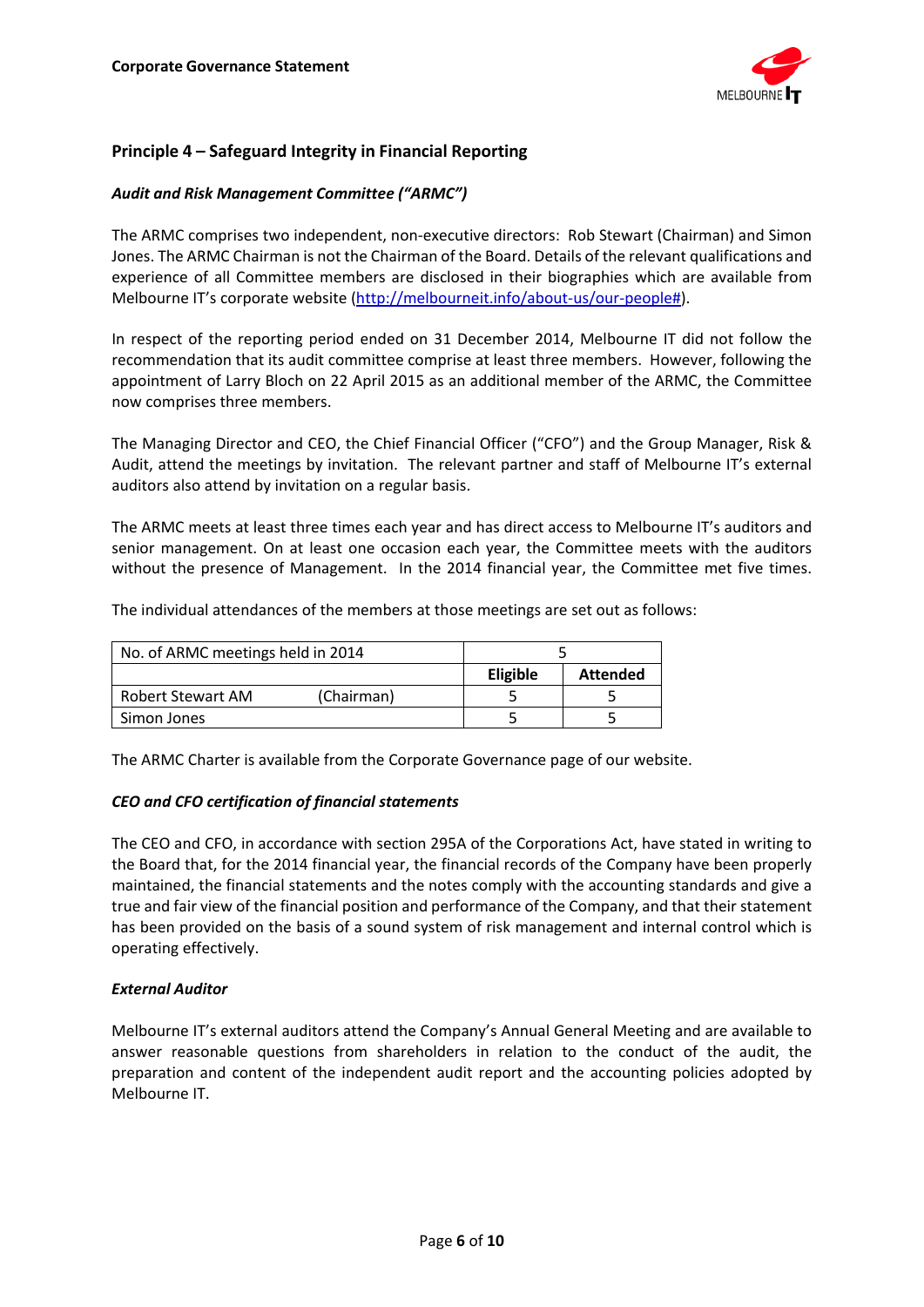

## **Principle 5 – Make timely and balanced disclosure**

Melbourne IT is committed to complying with its disclosure obligations under the Listing Rules of the Australian Stock Exchange (ASX) and the Corporations Act. To that end, Melbourne IT has adopted a *Market Disclosure Policy*, which is available from the Corporate Governance page of our website.

The Board has appointed the Company Secretary as "Disclosure Officer", with responsibility for:

- reviewing compliance with Melbourne IT's continuous disclosure obligations;
- coordinating the timely release of information to the market; and
- maintaining a record of disclosure information (including any information which was considered but rejected for disclosure and the reasons for non-disclosure).

As a general rule, disclosure issues are discussed with, and proposed releases are approved by, the Chairman, CEO and CFO. If necessary, external legal advice is obtained.

## **Principle 6 – Respect the rights of shareholders**

Melbourne IT aims to keep its shareholders informed of all important developments concerning the Company. Melbourne IT communicates with its shareholders using the following means:

- periodic market announcements, which are released first to the ASX;
- periodic investor briefings, which are also released first to the ASX;
- the annual report;
- the annual general meeting and the explanatory memoranda to the notice of annual general meeting; and
- the Company's corporate website located a[t http://www.melbourneit.info.](http://www.melbourneit.info/)

Shareholders also have the opportunity to ask questions of the Company's external auditors, who attend the Company's Annual General Meeting. The auditors are available to answer reasonable questions from shareholders in relation to the conduct of the audit, the independent audit report and the accounting policies adopted by Melbourne IT.

Shareholders also have the option to receive communications from, and send communications to, the Company and its security registry electronically.

Shareholders can find information about the Company's corporate governance on our website [\(http://www.melbourneit.info/investor-centre/corporate-governance\)](http://www.melbourneit.info/investor-centre/corporate-governance). This includes the Board and Committee Charters, and some of the Company's policies that support corporate governance:

- Code of Conduct
- Diversity Policy
- Market Disclosure Policy
- Shareholders Communication Policy
- Share Trading Policy, and
- Risk Management Policy.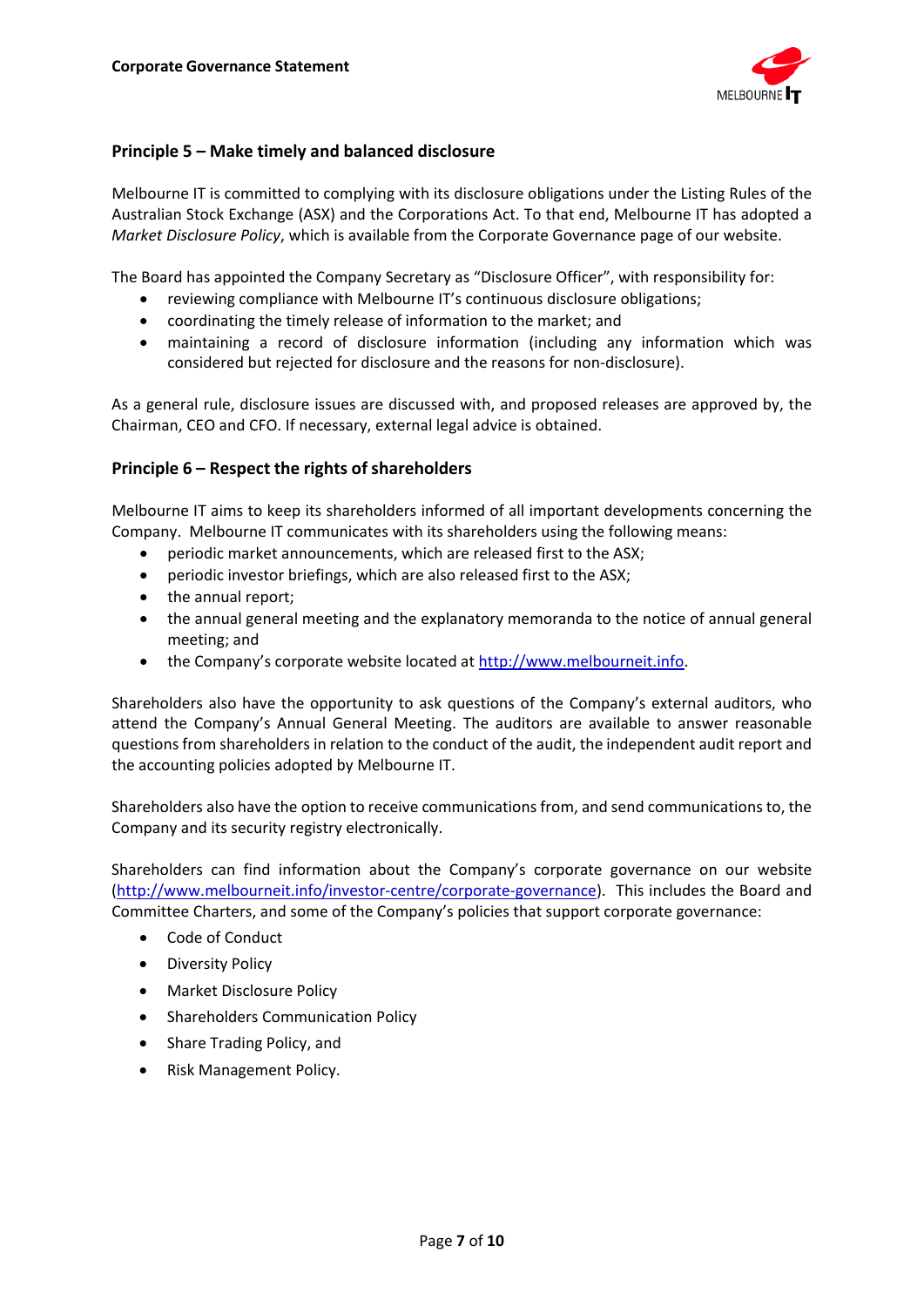

## **Principle 7 – Recognize and Manage Risk**

The Board is ultimately responsible for guiding and monitoring the Company on behalf of its shareholders. The Board has adopted a *Risk Management Policy*, which is available from the Corporate Governance page of our website. The Policy provides an overview of the Company's approach to risk management oversight and control and its approach to the development of risk management policies.

One of the key responsibilities of the Board is to ensure that proper risk management systems and internal controls are in place, including the review of material risk exposures and the steps management has taken to monitor, control and report such exposures. To fulfil this function, the Board makes use of the ARMC (See Principle 4).

The ARMC assists the Board by, amongst other things, ensuring that the Company maintains effective internal control and risk management system Melbourne IT's main risks and mitigation plans are reviewed annually by the Committee and the Board.

Melbourne IT's internal audit function is led by the Group Manager, Risk & Audit, who provides the ARMC with regular reports on the progress of risk mitigation actions and internal audit activities throughout the year.

The Group Manager, Risk & Audit, is responsible for the:

- execution of the annual risk oversight program;
- performance of risk assessments and review of internal controls;
- management of internal audit; and
- continuous monitoring of risk.

The Group Manager, Risk & Audit, exercises these responsibilities under the direction of the ARMC, and conducts the risk management programme over the areas of material business risk for the Company.

Melbourne IT continually assesses risks against all relevant areas of material business risk. These may include: strategic, operational, compliance, technological, product or service quality, reputation or brand market-related risks, financial reporting, human capital, environmental, sustainability and ethical conduct.

The Company's risk profile and risk registers are reviewed annually and revised periodically for each business and functional unit through the business planning, budgeting, forecasting, reporting and performance management processes. Each Executive is required to review the effectiveness of the risk oversight and management processes relevant to the material risk issues affecting their business or functional unit on an ongoing basis.

The Board does not believe that the Company has any material exposure to economic, environmental or social sustainability risks. The material risks which may impact the Company's ability to achieve its strategic objectives and secure its future financial prospects are managed through strategic planning over the short, medium and long term and through the processes set out above.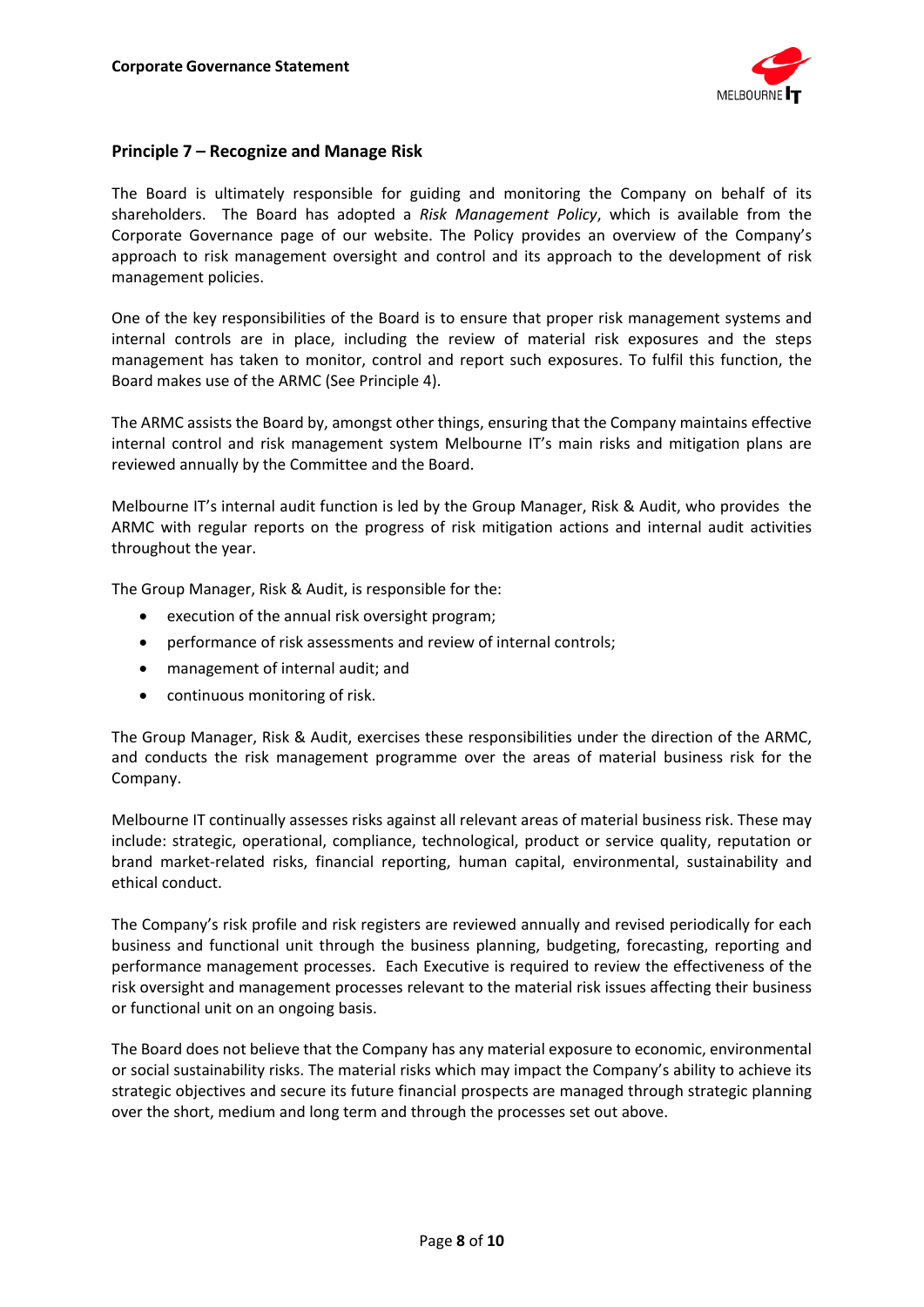

The Company is also exposed to key financial risks arising from interest rate, foreign currency, liquidity and credit risk. These risks are managed in accordance with the Group's financial risk management policy. Different methods are used to measure and manage the different types of risks, including monitoring levels of exposure to foreign exchange risk and interest rate risk, assessing market forecasts for foreign exchange and interest rate. Liquidity risk is monitored through the development of rolling cash flow forecasts. The Board reviews and agrees policies for managing each of these risks, including the setting of limits for trading in derivatives, hedging cover for foreign currency and interest rates, credit allowances, and cash flow forecast projections.

## **Principle 8 – Remunerate Fairly and Responsibly**

The Board is assisted by the HRRNC to address the various issues in relation to remuneration (see Principle 2).

Melbourne IT's remuneration policy has been set to ensure that the remuneration of directors and all staff properly reflects each person's accountabilities, duties and their level of performance, and to ensure that remuneration is competitive in attracting, motivating and retaining staff of the highest quality. All remuneration packages are reviewed at least annually, taking into account individual and company performance, market movements and expert advice.

The Managing Director and CEO reviews the performance of the Executive Leadership Team and makes recommendations to the HRRNC for approval in relation to their remuneration and Key Performance Indicators ('**KPIs'**). The Managing Director and CEO's own performance is reviewed by the Board, facilitated by the HRRNC and the Chairman.

### *Non-Executive Directors' and Executive Remuneration*

The structure of non-executive directors and executive remuneration is separate and distinct.

The remuneration of non-executive directors in 2014 comprised of a fixed fee only. Non-executive directors are paid a fixed fee in accordance with the determination of the Board but with an aggregate limit fixed by the shareholders at a General Meeting. The current limit of \$1,000,000 was approved by shareholders at the Annual General Meeting in 2008. Approval for an increase in that aggregate limit has not been sought since that date. The Chairpersons of each committee receive an additional fee to reflect (at least to some extent) the additional time commitment and responsibility required of them to carry out that role.

Directors are not entitled as of right to any retirement or termination benefit (other than statutory superannuation benefits).

The remuneration of the Managing Director and CEO, and Executive Leadership Team, comprises the following three elements:

- 1. Fixed Remuneration: Salary and Superannuation Guarantee
- 2. Variable remuneration: Short-Term Incentive (**STI**); and
- 3. Variable remuneration: Long-Term Incentive (**LTI**)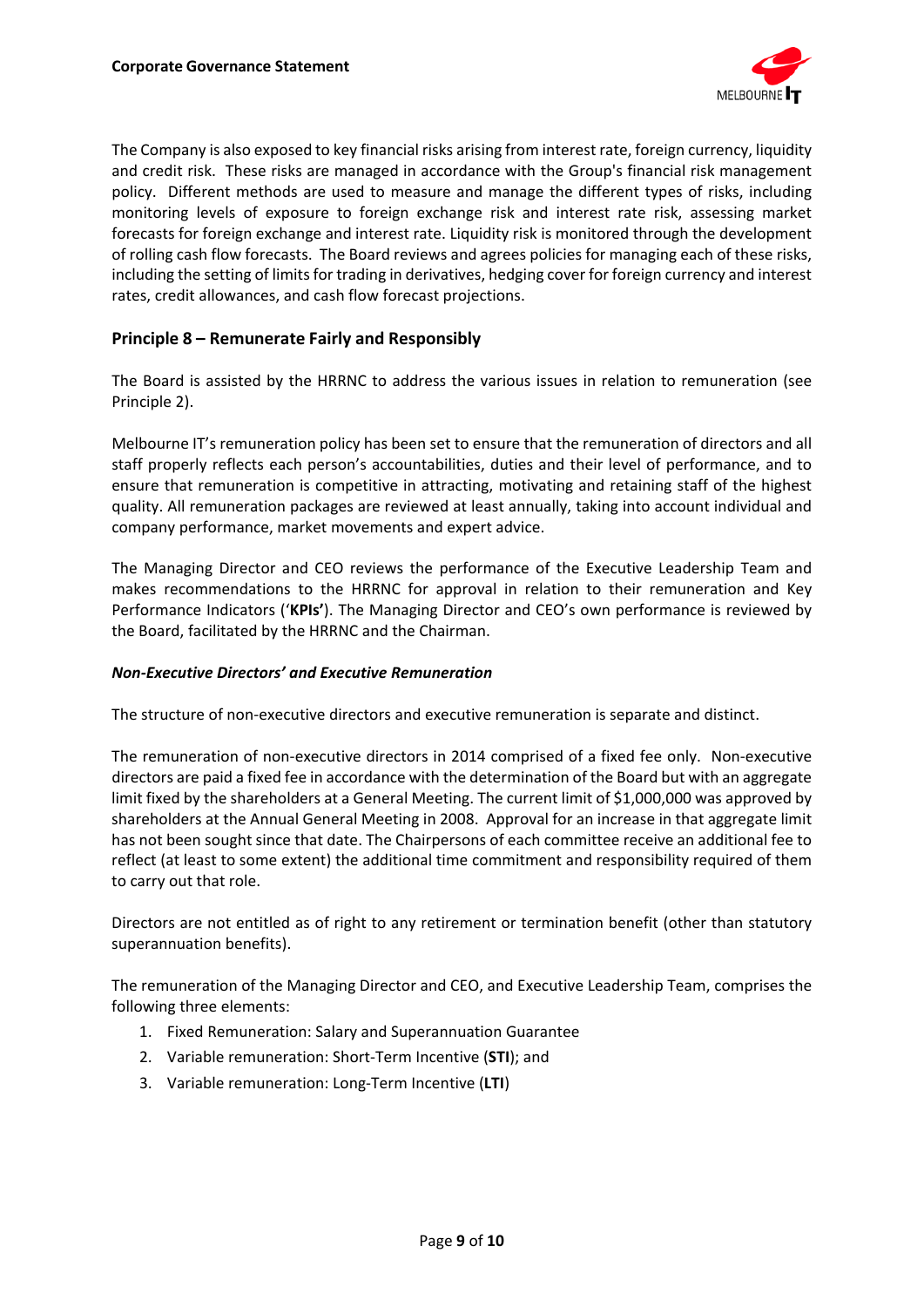

The short-term incentive for each executive is an annual cash payment determined as a percentage of their Fixed Remuneration and subject to the achievement of agreed KPIs. The expected performance of the Managing Director and CEO and members of the Executive Leadership Team are specified each year using KPIs, which include financial and group targets for Melbourne IT overall, as well as personal objectives and targets, appropriate for each individual's role.

The long-term incentive is eligibility for the granting of performance rights under the Melbourne IT LTI Plan, which was approved by shareholders in 2014. The vesting of performance rights is subject to the achievement of two performance hurdles, based on basic earnings per share ('**EPS**') growth and relative total shareholder return (**'TSR'**) in comparison to a peer group from the S&P/ASX Small Ordinaries Index, measured over a 3-year performance period.

In accordance with the conditions of the LTI Plan, a participant must not enter into any scheme, arrangement or agreement (including options and derivative products) under which the Participant may alter the economic benefit to be derived from any Rights granted that remain subject to the Rules of the LTI Plan, irrespective of future changes in the market price of Shares.

Further details regarding the remuneration structures are set out in the Remuneration Report contained in the 2014 Annual Financial Report.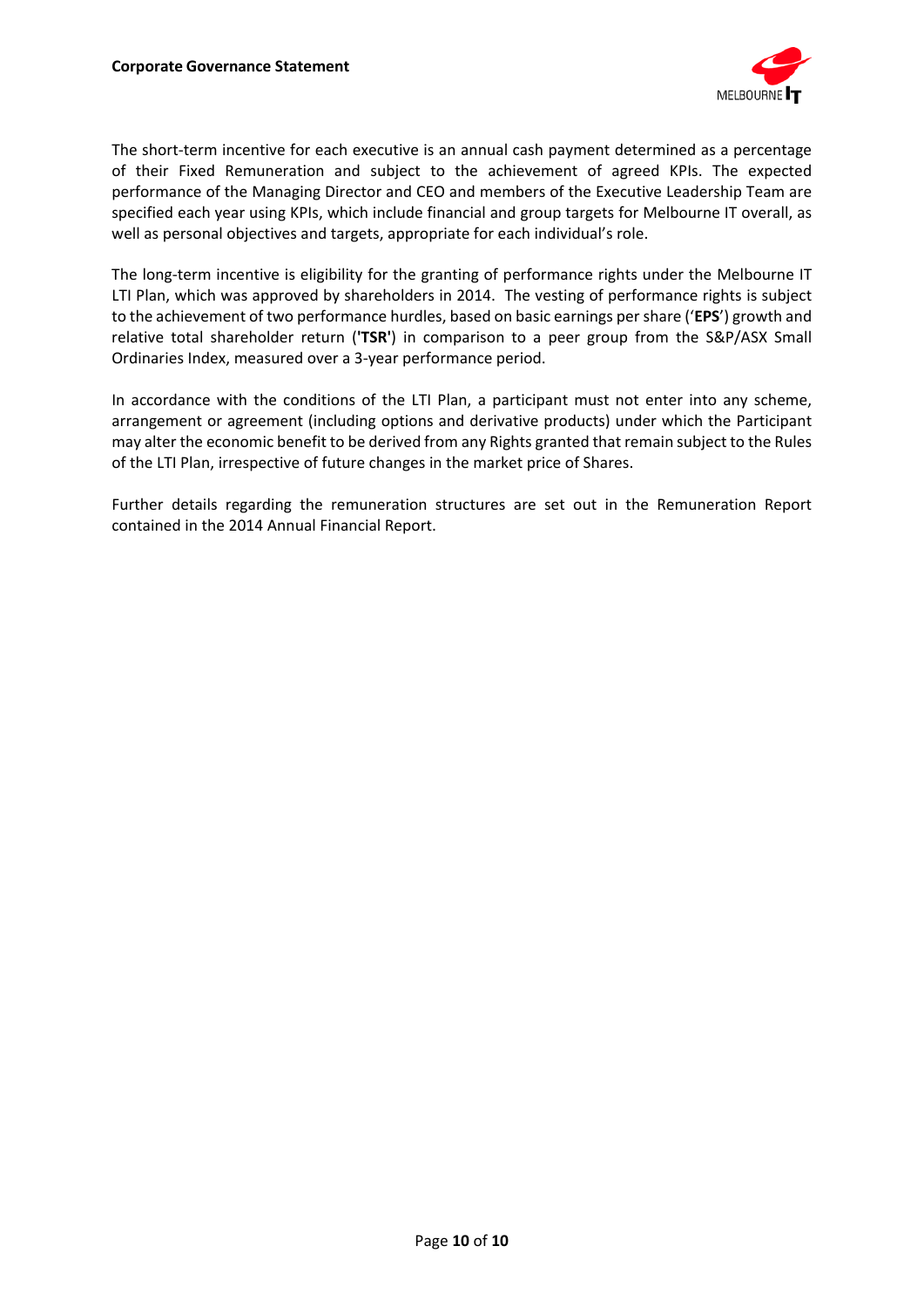# **Appendix 4G**

# **Key to Disclosures Corporate Governance Council Principles and Recommendations**

Name of entity

## **Melbourne IT Limited**

**21 073 716 793 31 December 2014**

ABN/ARBN Financial year ended

Our corporate governance statement<sup>[2](#page-10-1)</sup> for the above period above can be found at:<sup>[3](#page-10-2)</sup>

 $\Box$  these pages of our annual report:

 $\Box$  this URL on our website:  $\frac{http://melbourneit.info/investor-centre/corporate-governance}{}$  $\frac{http://melbourneit.info/investor-centre/corporate-governance}{}$  $\frac{http://melbourneit.info/investor-centre/corporate-governance}{}$ 

The Corporate Governance Statement is accurate and up to date as at **24 April 2015** and has been approved by the board.

The annexure includes a key to where our corporate governance disclosures can be located.

Date here: 24 April 2015

Company Secretary

Sign here:

Print name: Edelvine Rigato

<span id="page-10-0"></span><sup>1</sup> Under Listing Rule 4.7.3, an entity must lodge with ASX a completed Appendix 4G at the same time as it lodges its annual report with ASX. 1

Listing Rule 4.10.3 requires an entity that is included in the official list as an ASX Listing to include in its annual report either a corporate governance statement that meets the requirements of that rule or the URL of the page on its website where such a statement is located. The corporate governance statement must disclose the extent to which the entity has followed the recommendations set by the ASX Corporate Governance Council during the reporting period. If the entity has not followed a recommendation for any part of the reporting period, its corporate governance statement must separately identify that recommendation and the period during which it was not followed and state its reasons for not following the recommendation and what (if any) alternative governance practices it adopted in lieu of the recommendation during that period.

Under Listing Rule 4.7.4, if an entity chooses to include its corporate governance statement on its website rather than in its annual report, it must lodge a copy of the corporate governance statement with ASX at the same time as it lodges its annual report with ASX. The corporate governance statement must be current as at the effective date specified in that statement for the purposes of rule 4.10.3.

<span id="page-10-1"></span><sup>&</sup>lt;sup>2</sup> "Corporate governance statement" is defined in Listing Rule 19.12 to mean the statement referred to in Listing Rule 4.10.3 which discloses the extent to which an entity has followed the recommendations set by the ASX Corporate Governance Council during a particular reporting period.

<span id="page-10-2"></span><sup>3</sup> Mark whichever option is correct and then complete the page number(s) of the annual report, or the URL of the web page, where the entity's corporate governance statement can be found.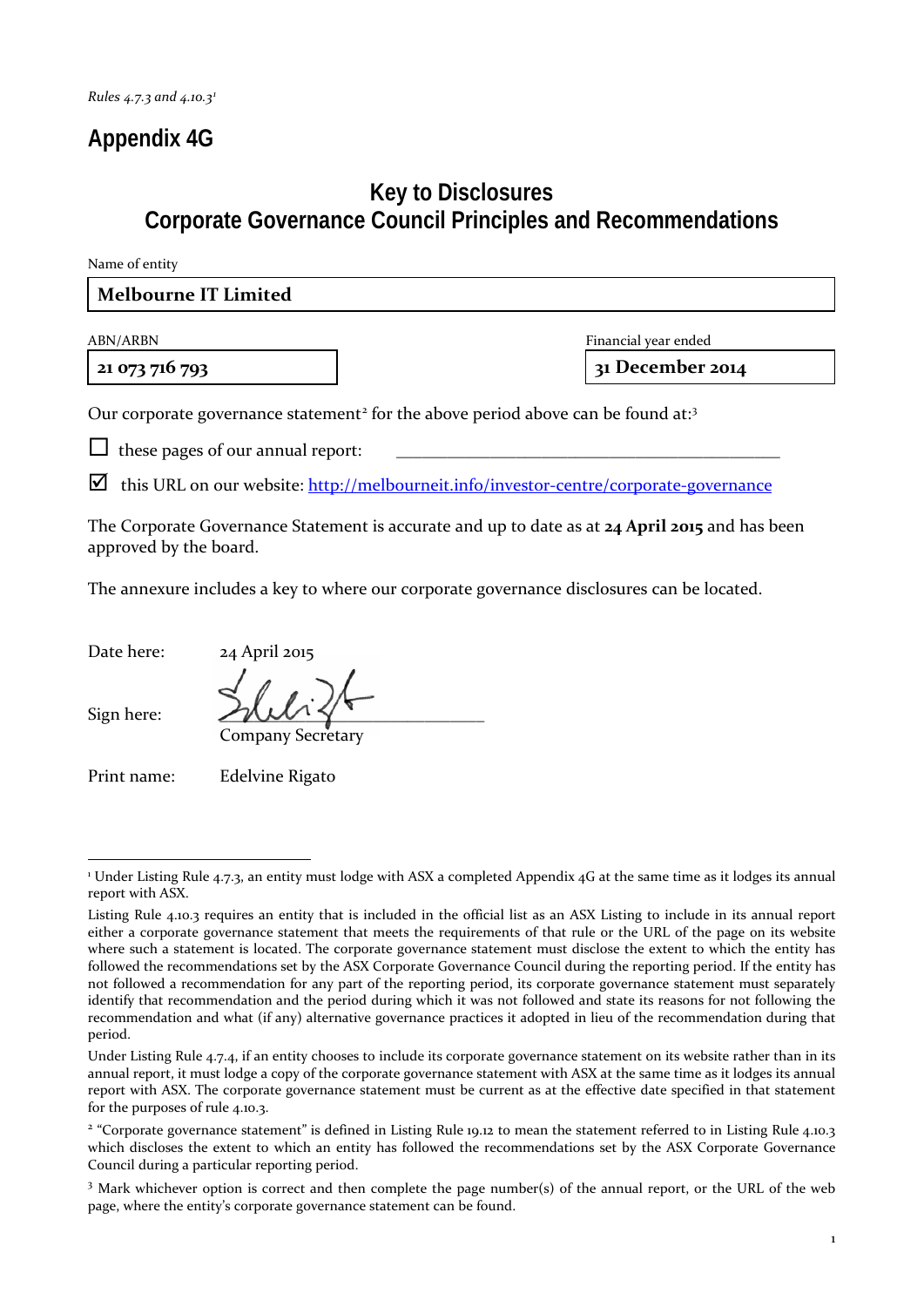## **ANNEXURE – KEY TO CORPORATE GOVERNANCE DISCLOSURES**

| <b>Corporate Governance Council recommendation</b> |                                                                                                                                                                                                                                                                                                                                                                                                              | We have followed the recommendation in full for the<br>whole of the period above. We have disclosed                                                                                                                                                                                                                                                                                                                                      | We have NOT followed the recommendation in full<br>for the whole of the period above. We have disclosed<br>$\cdots$                                                     |
|----------------------------------------------------|--------------------------------------------------------------------------------------------------------------------------------------------------------------------------------------------------------------------------------------------------------------------------------------------------------------------------------------------------------------------------------------------------------------|------------------------------------------------------------------------------------------------------------------------------------------------------------------------------------------------------------------------------------------------------------------------------------------------------------------------------------------------------------------------------------------------------------------------------------------|-------------------------------------------------------------------------------------------------------------------------------------------------------------------------|
|                                                    | PRINCIPLE 1 - LAY SOLID FOUNDATIONS FOR MANAGEMENT AND OVERSIGHT                                                                                                                                                                                                                                                                                                                                             |                                                                                                                                                                                                                                                                                                                                                                                                                                          |                                                                                                                                                                         |
| 1.1                                                | A listed entity should disclose:<br>(a) the respective roles and responsibilities of its<br>board and management; and<br>(b) those matters expressly reserved to the board and<br>those delegated to management.                                                                                                                                                                                             | the fact that we follow this recommendation:<br>in our Corporate Governance Statement OR<br>at this location:<br>Insert location here<br>and information about the respective roles and<br>responsibilities of our board and management (including<br>those matters expressly reserved to the board and those<br>delegated to management):<br>☑<br>at this location:<br>http://melbourneit.info/investor-centre/corporate-<br>governance | an explanation why that is so in our Corporate<br>Governance Statement OR<br>we are an externally managed entity and this<br>recommendation is therefore not applicable |
| 1.2<br>1.3                                         | A listed entity should:<br>(a) undertake appropriate checks before appointing a<br>person, or putting forward to security holders a<br>candidate for election, as a director; and<br>(b) provide security holders with all material<br>information in its possession relevant to a<br>decision on whether or not to elect or re-elect a<br>director.<br>A listed entity should have a written agreement with | the fact that we follow this recommendation:<br>in our Corporate Governance Statement OR<br>ப<br>at this location:<br>Insert location here<br>the fact that we follow this recommendation:                                                                                                                                                                                                                                               | an explanation why that is so in our Corporate<br>Governance Statement OR<br>we are an externally managed entity and this<br>recommendation is therefore not applicable |
|                                                    | each director and senior executive setting out the<br>terms of their appointment.                                                                                                                                                                                                                                                                                                                            | ☑<br>in our Corporate Governance Statement OR<br>at this location:<br>Insert location here                                                                                                                                                                                                                                                                                                                                               | an explanation why that is so in our Corporate<br>Governance Statement OR<br>we are an externally managed entity and this<br>recommendation is therefore not applicable |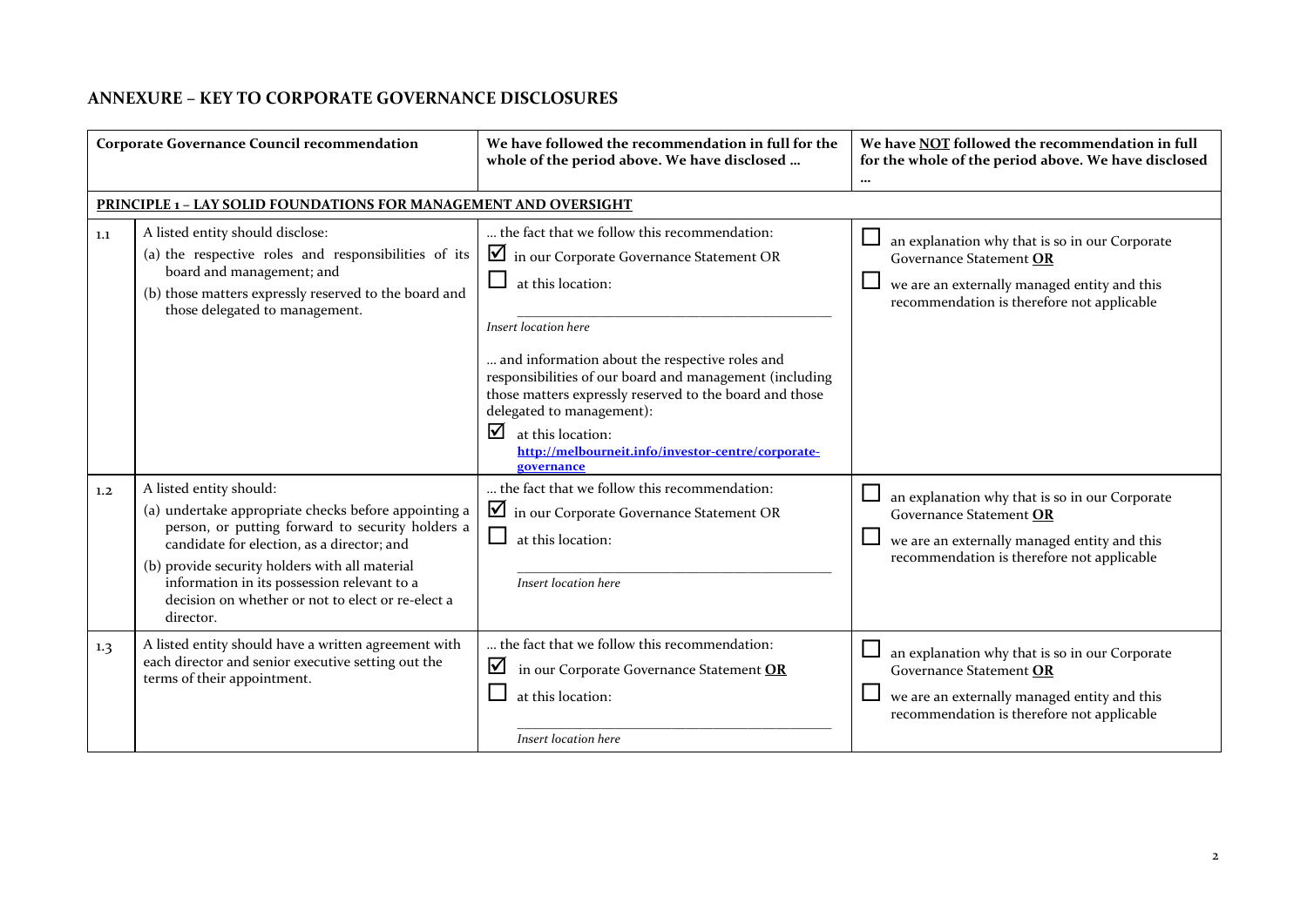|     | Corporate Governance Council recommendation                                                                                                                                                                                                                                                                                                                                                                                                                                                                                                                                                                                                                                                                                                                                                                                                                                                                                                                                                                                                                                             | We have followed the recommendation in full for the<br>whole of the period above. We have disclosed                                                                                                                                                                                                                                                                                                                                                                                                                                                                                                                                                                                                                                                                                                                      | We have NOT followed the recommendation in full<br>for the whole of the period above. We have disclosed<br>                                                             |
|-----|-----------------------------------------------------------------------------------------------------------------------------------------------------------------------------------------------------------------------------------------------------------------------------------------------------------------------------------------------------------------------------------------------------------------------------------------------------------------------------------------------------------------------------------------------------------------------------------------------------------------------------------------------------------------------------------------------------------------------------------------------------------------------------------------------------------------------------------------------------------------------------------------------------------------------------------------------------------------------------------------------------------------------------------------------------------------------------------------|--------------------------------------------------------------------------------------------------------------------------------------------------------------------------------------------------------------------------------------------------------------------------------------------------------------------------------------------------------------------------------------------------------------------------------------------------------------------------------------------------------------------------------------------------------------------------------------------------------------------------------------------------------------------------------------------------------------------------------------------------------------------------------------------------------------------------|-------------------------------------------------------------------------------------------------------------------------------------------------------------------------|
| 1.4 | The company secretary of a listed entity should be<br>accountable directly to the board, through the chair,<br>on all matters to do with the proper functioning of<br>the board.                                                                                                                                                                                                                                                                                                                                                                                                                                                                                                                                                                                                                                                                                                                                                                                                                                                                                                        | the fact that we follow this recommendation:<br>in our Corporate Governance Statement OR<br>at this location:<br>Insert location here                                                                                                                                                                                                                                                                                                                                                                                                                                                                                                                                                                                                                                                                                    | an explanation why that is so in our Corporate<br>Governance Statement OR<br>we are an externally managed entity and this<br>recommendation is therefore not applicable |
| 1.5 | A listed entity should:<br>(a) have a diversity policy which includes<br>requirements for the board or a relevant<br>committee of the board to set measurable<br>objectives for achieving gender diversity and to<br>assess annually both the objectives and the<br>entity's progress in achieving them;<br>(b) disclose that policy or a summary of it; and<br>(c) disclose as at the end of each reporting period the<br>measurable objectives for achieving gender<br>diversity set by the board or a relevant committee<br>of the board in accordance with the entity's<br>diversity policy and its progress towards achieving<br>them and either:<br>(1) the respective proportions of men and women<br>on the board, in senior executive positions<br>and across the whole organisation (including<br>how the entity has defined "senior executive"<br>for these purposes); or<br>(2) if the entity is a "relevant employer" under the<br>Workplace Gender Equality Act, the entity's<br>most recent "Gender Equality Indicators", as<br>defined in and published under that Act. | the fact that we have a diversity policy that complies<br>with paragraph (a):<br>$\blacksquare$ in our Corporate Governance Statement OR<br>at this location:<br>Insert location here<br>and a copy of our diversity policy or a summary of it:<br>☑<br>at this location:<br>http://melbourneit.info/investor-centre/corporate-<br>governance<br>the measurable objectives for achieving gender diversity<br>set by the board or a relevant committee of the board in<br>accordance with our diversity policy and our progress<br>towards achieving them:<br>in our Corporate Governance Statement OR<br>at this location:<br>Insert location here<br>and the information referred to in paragraphs $(c)(1)$ or<br>$(2)$ :<br>⊻<br>in our Corporate Governance Statement OR<br>at this location:<br>Insert location here | an explanation why that is so in our Corporate<br>Governance Statement OR<br>we are an externally managed entity and this<br>recommendation is therefore not applicable |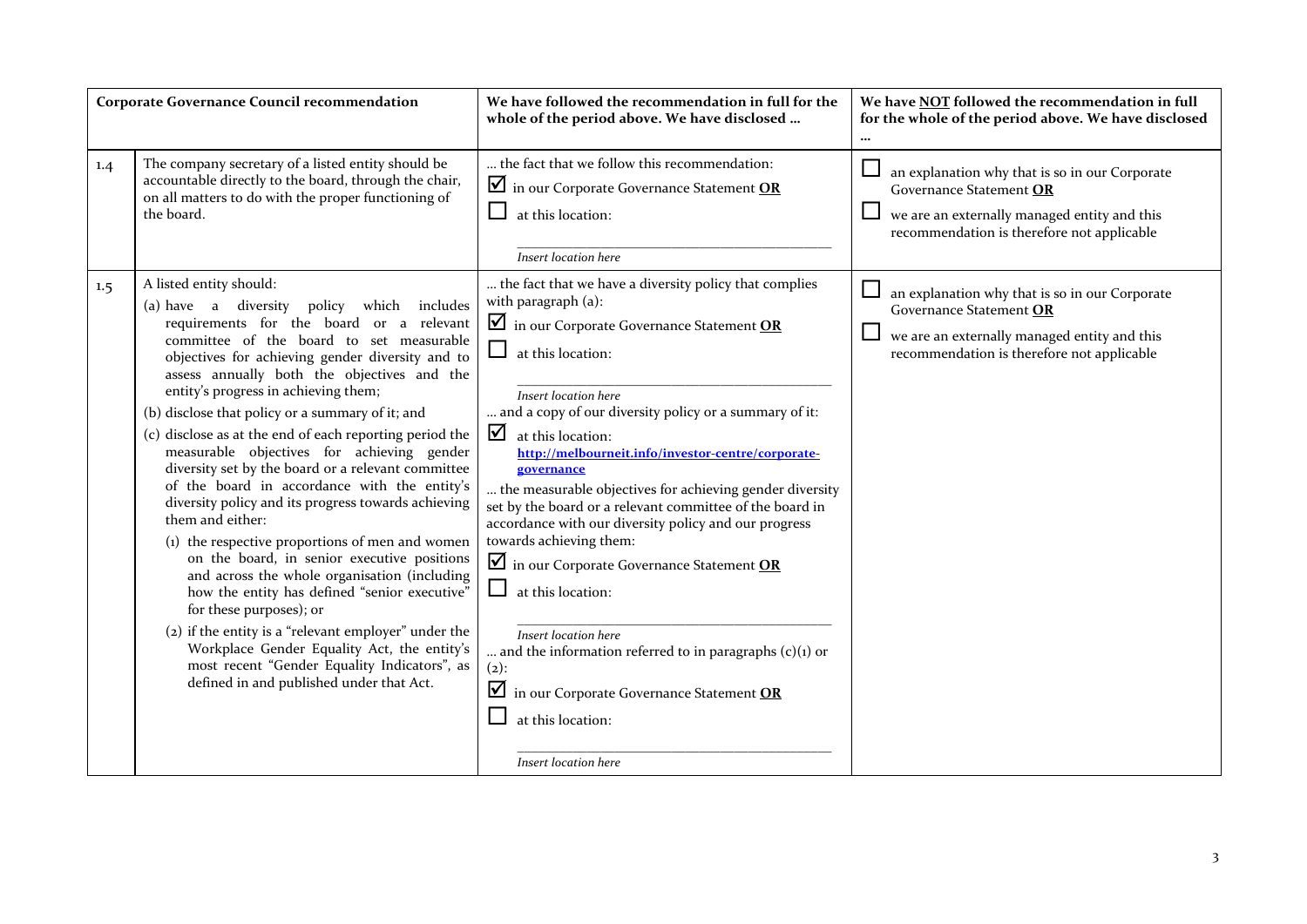|     | <b>Corporate Governance Council recommendation</b>                                                                                                                                                                                                                                                                                                        | We have followed the recommendation in full for the<br>whole of the period above. We have disclosed                                                                                                                                                                                                                                | We have NOT followed the recommendation in full<br>for the whole of the period above. We have disclosed<br>$\cdots$                                                     |
|-----|-----------------------------------------------------------------------------------------------------------------------------------------------------------------------------------------------------------------------------------------------------------------------------------------------------------------------------------------------------------|------------------------------------------------------------------------------------------------------------------------------------------------------------------------------------------------------------------------------------------------------------------------------------------------------------------------------------|-------------------------------------------------------------------------------------------------------------------------------------------------------------------------|
| 1.6 | A listed entity should:<br>(a) have and disclose a process for periodically<br>evaluating the performance of the board, its<br>committees and individual directors; and<br>(b) disclose, in relation to each reporting period,<br>performance<br>evaluation<br>whether a<br>was<br>undertaken in the reporting period in accordance<br>with that process. | the evaluation process referred to in paragraph (a):<br>$\blacksquare$ in our Corporate Governance Statement OR<br>at this location:<br>Insert location here<br>and the information referred to in paragraph (b):<br>$\blacktriangledown$<br>in our Corporate Governance Statement OR<br>at this location:<br>Insert location here | an explanation why that is so in our Corporate<br>Governance Statement OR<br>we are an externally managed entity and this<br>recommendation is therefore not applicable |
| 1.7 | A listed entity should:<br>(a) have and disclose a process for periodically<br>evaluating the performance of its senior<br>executives; and<br>(b) disclose, in relation to each reporting period,<br>performance<br>evaluation<br>whether a<br>was<br>undertaken in the reporting period in accordance<br>with that process.                              | the evaluation process referred to in paragraph (a):<br>$\blacksquare$ in our Corporate Governance Statement OR<br>at this location:<br>Insert location here<br>and the information referred to in paragraph (b):<br>$\blacksquare$ in our Corporate Governance Statement OR<br>at this location:<br>Insert location here          | an explanation why that is so in our Corporate<br>Governance Statement OR<br>we are an externally managed entity and this<br>recommendation is therefore not applicable |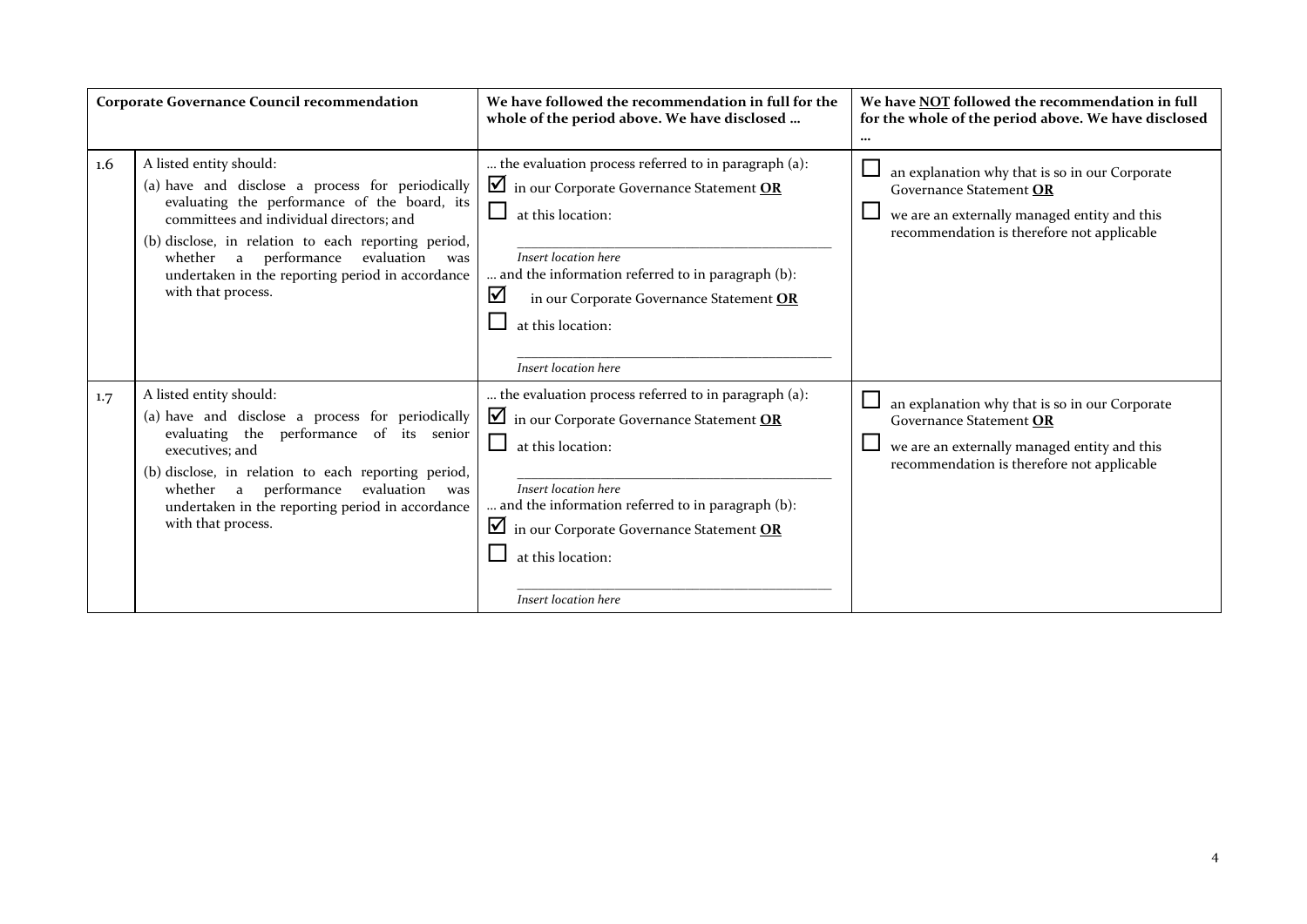| <b>Corporate Governance Council recommendation</b> |                                                                                                                                                                                                                                                                                                                                                                                                                                                                                                                                                                                                                                                                                                                                                                                                                                                                         | We have followed the recommendation in full for the<br>whole of the period above. We have disclosed                                                                                                                                                                                                                                                                                                                                                                                                                                                                                                                                                                                                                                                                                                                                                                                                                                                                                                                                                                  | We have NOT followed the recommendation in full<br>for the whole of the period above. We have disclosed<br>                                                             |
|----------------------------------------------------|-------------------------------------------------------------------------------------------------------------------------------------------------------------------------------------------------------------------------------------------------------------------------------------------------------------------------------------------------------------------------------------------------------------------------------------------------------------------------------------------------------------------------------------------------------------------------------------------------------------------------------------------------------------------------------------------------------------------------------------------------------------------------------------------------------------------------------------------------------------------------|----------------------------------------------------------------------------------------------------------------------------------------------------------------------------------------------------------------------------------------------------------------------------------------------------------------------------------------------------------------------------------------------------------------------------------------------------------------------------------------------------------------------------------------------------------------------------------------------------------------------------------------------------------------------------------------------------------------------------------------------------------------------------------------------------------------------------------------------------------------------------------------------------------------------------------------------------------------------------------------------------------------------------------------------------------------------|-------------------------------------------------------------------------------------------------------------------------------------------------------------------------|
|                                                    | PRINCIPLE 2 - STRUCTURE THE BOARD TO ADD VALUE                                                                                                                                                                                                                                                                                                                                                                                                                                                                                                                                                                                                                                                                                                                                                                                                                          |                                                                                                                                                                                                                                                                                                                                                                                                                                                                                                                                                                                                                                                                                                                                                                                                                                                                                                                                                                                                                                                                      |                                                                                                                                                                         |
| 2.1                                                | The board of a listed entity should:<br>(a) have a nomination committee which:<br>(1) has at least three members, a majority of<br>whom are independent directors; and<br>(2) is chaired by an independent director,<br>and disclose:<br>(3) the charter of the committee;<br>$(4)$ the members of the committee; and<br>$(5)$ as at the end of each reporting period, the<br>number of times the committee met<br>throughout the period and the individual<br>attendances of the members at those<br>meetings; OR<br>(b) if it does not have a nomination committee,<br>disclose that fact and the processes it employs to<br>address board succession issues and to ensure<br>that the board has the appropriate balance of<br>skills, knowledge, experience, independence and<br>diversity to enable it to discharge its duties and<br>responsibilities effectively. | [If the entity complies with paragraph (a):]<br>the fact that we have a nomination committee that<br>complies with paragraphs $(i)$ and $(2)$ :<br>☑<br>in our Corporate Governance Statement OR<br>at this location:<br>Insert location here<br>and a copy of the charter of the committee:<br>☑<br>at this location:<br>http://melbourneit.info/investor-centre/corporate-<br>governance<br>and the information referred to in paragraph $(4)$ :<br>in our Corporate Governance Statement<br>and the information referred to in paragraph (5):<br>in our Corporate Governance Statement<br>[If the entity complies with paragraph (b):]<br>the fact that we do not have a nomination committee<br>and the processes we employ to address board succession<br>issues and to ensure that the board has the appropriate<br>balance of skills, knowledge, experience, independence<br>and diversity to enable it to discharge its duties and<br>responsibilities effectively:<br>in our Corporate Governance Statement OR<br>at this location:<br>Insert location here | an explanation why that is so in our Corporate<br>Governance Statement OR<br>we are an externally managed entity and this<br>recommendation is therefore not applicable |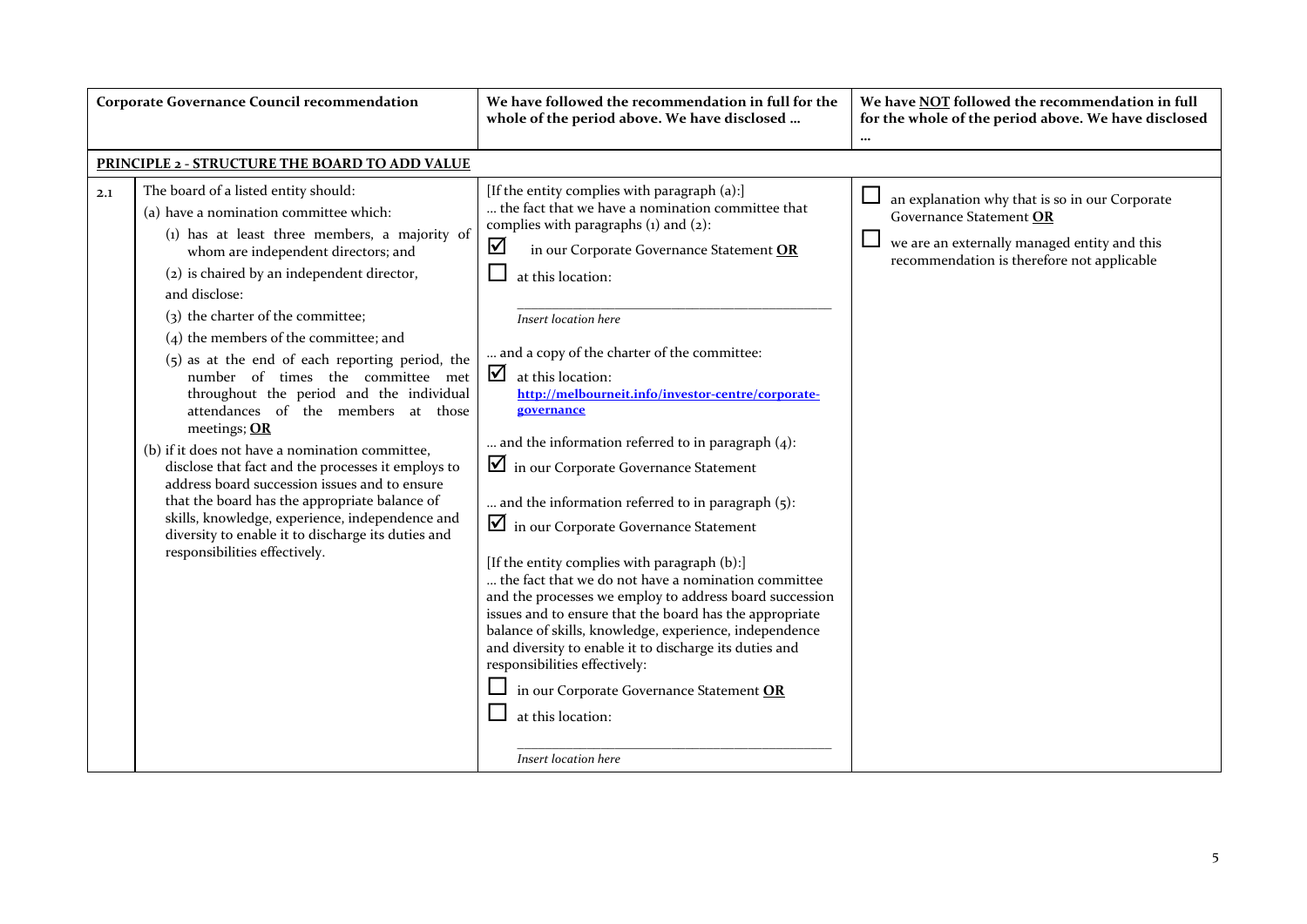|     | <b>Corporate Governance Council recommendation</b>                                                                                                                                                                                                                                                                                                                                                                                                                                                                                               | We have followed the recommendation in full for the<br>whole of the period above. We have disclosed                                                                                                                                                                                                                                                                                                                                                                                                                                                                                   | We have NOT followed the recommendation in full<br>for the whole of the period above. We have disclosed                                                                                |
|-----|--------------------------------------------------------------------------------------------------------------------------------------------------------------------------------------------------------------------------------------------------------------------------------------------------------------------------------------------------------------------------------------------------------------------------------------------------------------------------------------------------------------------------------------------------|---------------------------------------------------------------------------------------------------------------------------------------------------------------------------------------------------------------------------------------------------------------------------------------------------------------------------------------------------------------------------------------------------------------------------------------------------------------------------------------------------------------------------------------------------------------------------------------|----------------------------------------------------------------------------------------------------------------------------------------------------------------------------------------|
| 2.2 | A listed entity should have and disclose a board skills<br>matrix setting out the mix of skills and diversity that<br>the board currently has or is looking to achieve in its<br>membership.                                                                                                                                                                                                                                                                                                                                                     | our board skills matrix:<br>$\blacksquare$ in our Corporate Governance Statement OR<br>at this location:<br>ப<br>Insert location here                                                                                                                                                                                                                                                                                                                                                                                                                                                 | an explanation why that is so in our Corporate<br>Governance Statement OR<br>we are an externally managed entity and this<br>recommendation is therefore not applicable                |
| 2.3 | A listed entity should disclose:<br>(a) the names of the directors considered by the<br>board to be independent directors;<br>(b) if a director has an interest, position, association<br>or relationship of the type described in Box 2.3<br>but the board is of the opinion that it does not<br>compromise the independence of the director,<br>the nature of the interest, position, association or<br>relationship in question and an explanation of<br>why the board is of that opinion; and<br>(c) the length of service of each director. | the names of the directors considered by the board to be<br>independent directors:<br>$\blacksquare$ in our Corporate Governance Statement OR<br>$\mathcal{L}_{\mathcal{A}}$<br>at this location:<br>Insert location here<br>where applicable, the information referred to in<br>paragraph (b):<br>$\blacksquare$ in our Corporate Governance Statement OR<br>at this location:<br>Insert location here<br>the length of service of each director:<br>in our Corporate Governance Statement OR<br>$\mathbf{\nabla}$ at this location:<br>http://melbourneit.info/about-us/our-people# | an explanation why that is so in our Corporate<br><b>Governance Statement</b>                                                                                                          |
| 2.4 | A majority of the board of a listed entity should be<br>independent directors.                                                                                                                                                                                                                                                                                                                                                                                                                                                                   | the fact that we follow this recommendation:<br>in our Corporate Governance Statement OR<br>at this location:<br>Insert location here                                                                                                                                                                                                                                                                                                                                                                                                                                                 | $\blacksquare$ an explanation why that is so in our Corporate<br>Governance Statement OR<br>we are an externally managed entity and this<br>recommendation is therefore not applicable |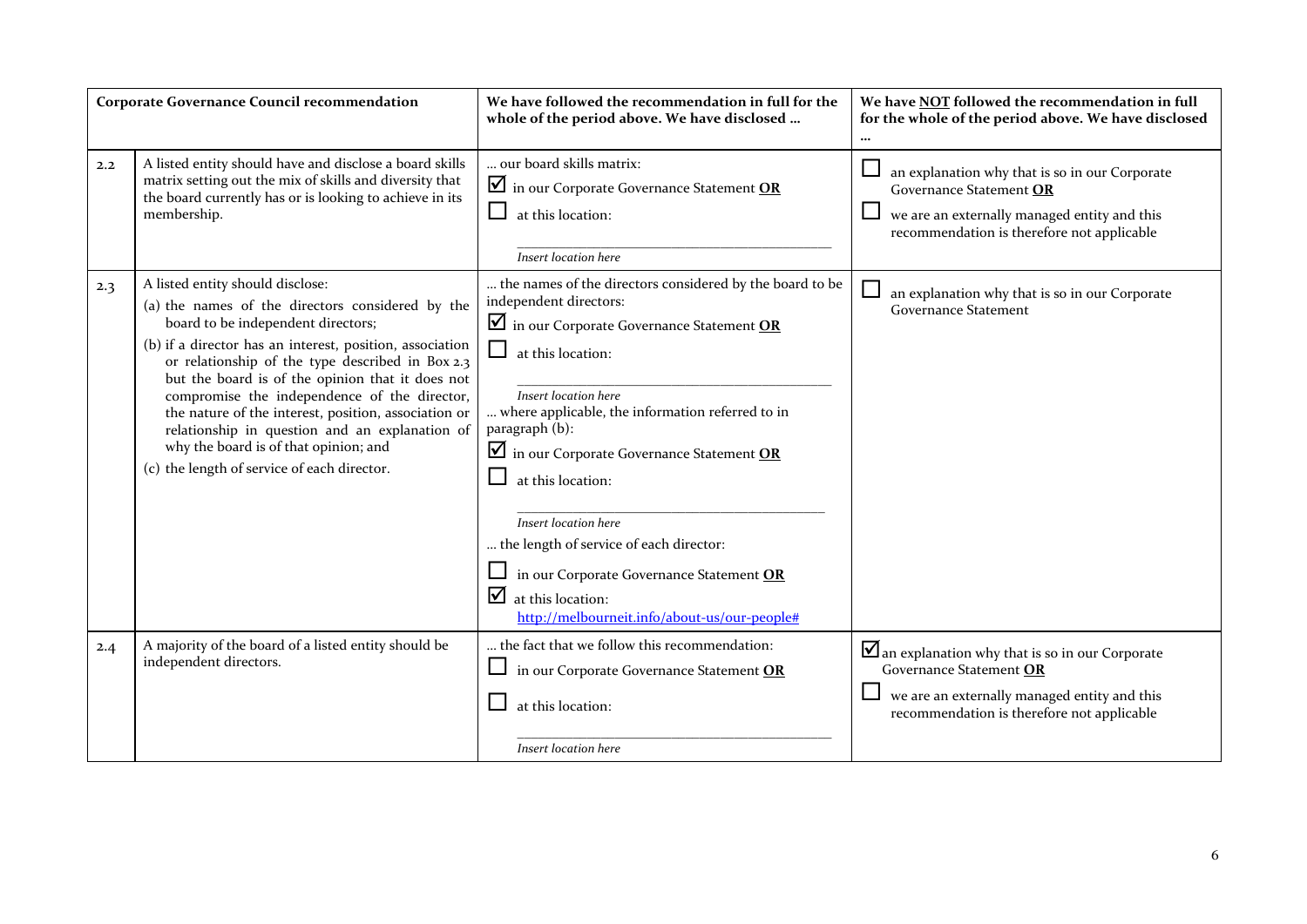|     | <b>Corporate Governance Council recommendation</b>                                                                                                                                                                                                                                                                                                          | We have followed the recommendation in full for the<br>whole of the period above. We have disclosed                                                                                                                                                                                                                                                                                         | We have NOT followed the recommendation in full<br>for the whole of the period above. We have disclosed<br>$\cdots$                                                     |
|-----|-------------------------------------------------------------------------------------------------------------------------------------------------------------------------------------------------------------------------------------------------------------------------------------------------------------------------------------------------------------|---------------------------------------------------------------------------------------------------------------------------------------------------------------------------------------------------------------------------------------------------------------------------------------------------------------------------------------------------------------------------------------------|-------------------------------------------------------------------------------------------------------------------------------------------------------------------------|
| 2.5 | The chair of the board of a listed entity should be an<br>independent director and, in particular, should not<br>be the same person as the CEO of the entity.                                                                                                                                                                                               | the fact that we follow this recommendation:<br>in our Corporate Governance Statement OR<br>at this location:<br>Insert location here                                                                                                                                                                                                                                                       | an explanation why that is so in our Corporate<br>Governance Statement OR<br>we are an externally managed entity and this<br>recommendation is therefore not applicable |
| 2.6 | A listed entity should have a program for inducting<br>new directors and provide appropriate professional<br>development opportunities for directors to develop<br>and maintain the skills and knowledge needed to<br>perform their role as directors effectively.                                                                                          | the fact that we follow this recommendation:<br>in our Corporate Governance Statement OR<br>at this location:<br>ப<br>Insert location here                                                                                                                                                                                                                                                  | an explanation why that is so in our Corporate<br>Governance Statement OR<br>we are an externally managed entity and this<br>recommendation is therefore not applicable |
|     | <b>PRINCIPLE 3 - ACT ETHICALLY AND RESPONSIBLY</b>                                                                                                                                                                                                                                                                                                          |                                                                                                                                                                                                                                                                                                                                                                                             |                                                                                                                                                                         |
| 3.1 | A listed entity should:<br>(a) have a code of conduct for its directors, senior<br>executives and employees; and<br>(b) disclose that code or a summary of it.                                                                                                                                                                                              | our code of conduct or a summary of it:<br>in our Corporate Governance Statement OR<br>☑<br>at this location:<br>http://melbourneit.info/investor-centre/corporate-<br>governance                                                                                                                                                                                                           | an explanation why that is so in our Corporate<br><b>Governance Statement</b>                                                                                           |
|     | <b>PRINCIPLE 4 - SAFEGUARD INTEGRITY IN CORPORATE REPORTING</b>                                                                                                                                                                                                                                                                                             |                                                                                                                                                                                                                                                                                                                                                                                             |                                                                                                                                                                         |
| 4.1 | The board of a listed entity should:<br>(a) have an audit committee which:<br>(1) has at least three members, all of whom are<br>non-executive directors and a majority of<br>whom are independent directors; and<br>(2) is chaired by an independent director, who is<br>not the chair of the board,<br>and disclose:<br>(3) the charter of the committee; | [If the entity complies with paragraph (a):]<br>the fact that we have an audit committee that complies<br>with paragraphs $(i)$ and $(2)$ :<br>in our Corporate Governance Statement OR<br>ப<br>ப<br>at this location:<br>Insert location here<br>and a copy of the charter of the committee:<br>⊻<br>at this location:<br>http://melbourneit.info/investor-centre/corporate-<br>governance | $\blacksquare$ an explanation why that is so in our Corporate<br><b>Governance Statement</b>                                                                            |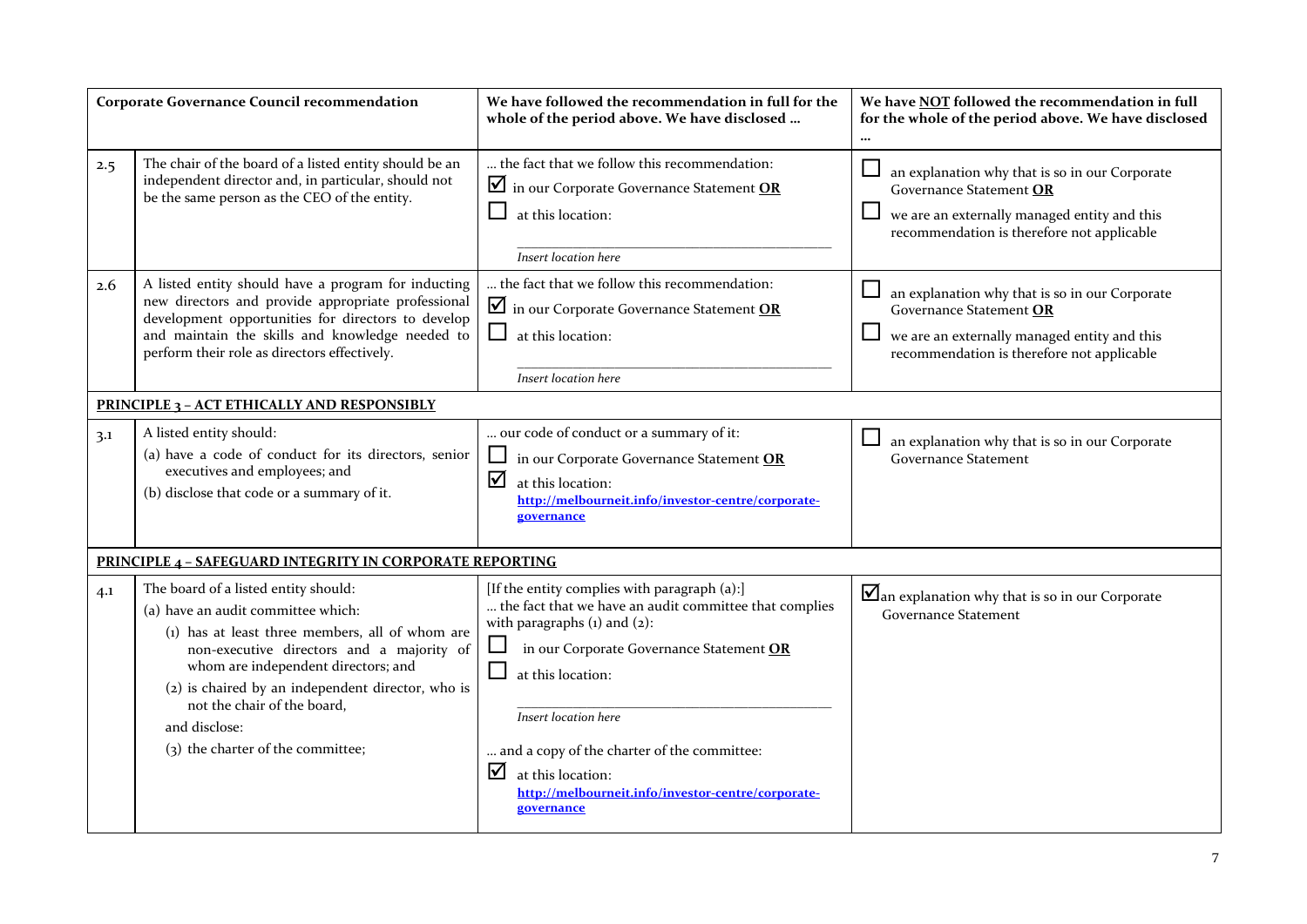|     | <b>Corporate Governance Council recommendation</b>                                                                                                                                                                                                                                                                                                                                                                                                                                                                                                                                                                         | We have followed the recommendation in full for the<br>whole of the period above. We have disclosed                                                                                                                                                                                                                                                                                                                                                                                                                                                                                                                                                                                                                                                                   | We have NOT followed the recommendation in full<br>for the whole of the period above. We have disclosed<br> |
|-----|----------------------------------------------------------------------------------------------------------------------------------------------------------------------------------------------------------------------------------------------------------------------------------------------------------------------------------------------------------------------------------------------------------------------------------------------------------------------------------------------------------------------------------------------------------------------------------------------------------------------------|-----------------------------------------------------------------------------------------------------------------------------------------------------------------------------------------------------------------------------------------------------------------------------------------------------------------------------------------------------------------------------------------------------------------------------------------------------------------------------------------------------------------------------------------------------------------------------------------------------------------------------------------------------------------------------------------------------------------------------------------------------------------------|-------------------------------------------------------------------------------------------------------------|
|     | $(4)$ the relevant qualifications and experience of<br>the members of the committee; and<br>$(5)$ in relation to each reporting period, the<br>number of times the committee met<br>throughout the period and the individual<br>attendances of the members at those<br>meetings; $OR$<br>(b) if it does not have an audit committee, disclose<br>that fact and the processes it employs that<br>independently verify and safeguard the integrity<br>of its corporate reporting, including the processes<br>for the appointment and removal of the external<br>auditor and the rotation of the audit engagement<br>partner. | and the information referred to in paragraph $(4)$ :<br>$\blacksquare$ at this location:<br>http://melbourneit.info/about-us/our-people#<br>and the information referred to in paragraph (5):<br>$\blacksquare$ in our Corporate Governance Statement OR<br>ப<br>at this location:<br>Insert location here<br>[If the entity complies with paragraph (b):]<br>the fact that we do not have an audit committee and the<br>processes we employ that independently verify and<br>safeguard the integrity of our corporate reporting,<br>including the processes for the appointment and removal<br>of the external auditor and the rotation of the audit<br>engagement partner:<br>in our Corporate Governance Statement OR<br>at this location:<br>Insert location here |                                                                                                             |
| 4.2 | The board of a listed entity should, before it approves<br>the entity's financial statements for a financial period,<br>receive from its CEO and CFO a declaration that, in<br>their opinion, the financial records of the entity have<br>been properly maintained and that the financial<br>statements comply with the appropriate accounting<br>standards and give a true and fair view of the<br>financial position and performance of the entity and<br>that the opinion has been formed on the basis of a<br>sound system of risk management and internal<br>control which is operating effectively.                  | the fact that we follow this recommendation:<br>in our Corporate Governance Statement OR<br>at this location:<br>Insert location here                                                                                                                                                                                                                                                                                                                                                                                                                                                                                                                                                                                                                                 | ⊔<br>an explanation why that is so in our Corporate<br><b>Governance Statement</b>                          |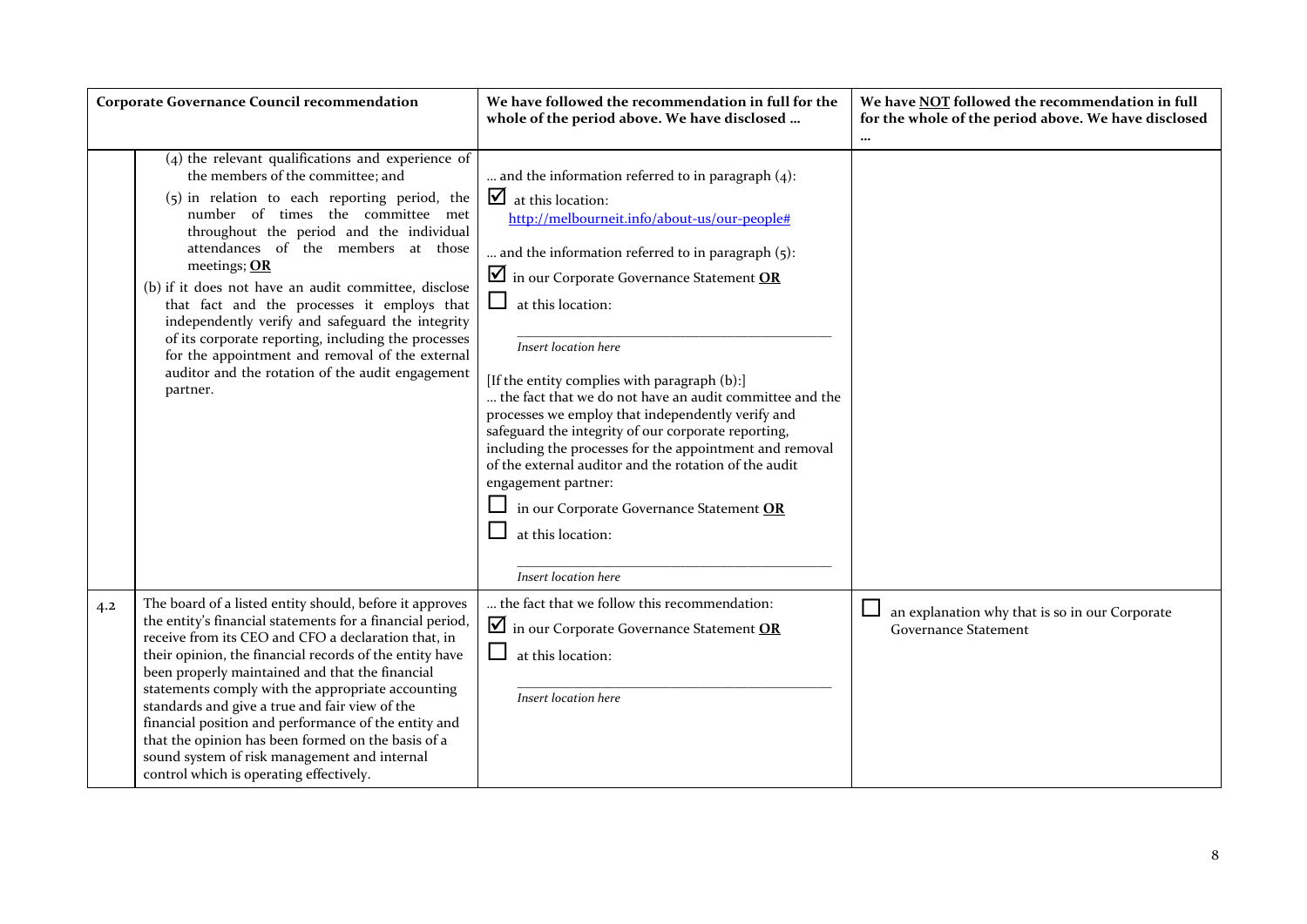|     | <b>Corporate Governance Council recommendation</b>                                                                                                                                               | We have followed the recommendation in full for the<br>whole of the period above. We have disclosed                                                                                                                   | We have NOT followed the recommendation in full<br>for the whole of the period above. We have disclosed<br>                                                                                                                         |
|-----|--------------------------------------------------------------------------------------------------------------------------------------------------------------------------------------------------|-----------------------------------------------------------------------------------------------------------------------------------------------------------------------------------------------------------------------|-------------------------------------------------------------------------------------------------------------------------------------------------------------------------------------------------------------------------------------|
| 4.3 | A listed entity that has an AGM should ensure that its<br>external auditor attends its AGM and is available to<br>answer questions from security holders relevant to<br>the audit.               | the fact that we follow this recommendation:<br>$\blacksquare$ in our Corporate Governance Statement OR<br>at this location:<br>Insert location here                                                                  | an explanation why that is so in our Corporate<br>Governance Statement OR<br>we are an externally managed entity that does not<br>hold an annual general meeting and this<br>recommendation is therefore not applicable             |
|     | <b>PRINCIPLE 5 - MAKE TIMELY AND BALANCED DISCLOSURE</b>                                                                                                                                         |                                                                                                                                                                                                                       |                                                                                                                                                                                                                                     |
| 5.1 | A listed entity should:<br>(a) have a written policy for complying with its<br>continuous disclosure obligations under the<br>Listing Rules; and<br>(b) disclose that policy or a summary of it. | our continuous disclosure compliance policy or a<br>summary of it:<br>in our Corporate Governance Statement OR<br>☑<br>at this location:<br>http://melbourneit.info/investor-centre/corporate-<br>governance          | an explanation why that is so in our Corporate<br><b>Governance Statement</b>                                                                                                                                                       |
|     | <b>PRINCIPLE 6 - RESPECT THE RIGHTS OF SECURITY HOLDERS</b>                                                                                                                                      |                                                                                                                                                                                                                       |                                                                                                                                                                                                                                     |
| 6.1 | A listed entity should provide information about<br>itself and its governance to investors via its website.                                                                                      | information about us and our governance on our<br>website:<br>☑<br>at this location:<br>http://melbourneit.info/investor-centre/corporate-<br>governance                                                              | $\Box$<br>an explanation why that is so in our Corporate<br><b>Governance Statement</b>                                                                                                                                             |
| 6.2 | A listed entity should design and implement an<br>investor relations program to facilitate effective two-<br>way communication with investors.                                                   | the fact that we follow this recommendation:<br>$\blacksquare$ in our Corporate Governance Statement OR<br>at this location:<br>Insert location here                                                                  | an explanation why that is so in our Corporate<br><b>Governance Statement</b>                                                                                                                                                       |
| 6.3 | A listed entity should disclose the policies and<br>processes it has in place to facilitate and encourage<br>participation at meetings of security holders.                                      | our policies and processes for facilitating and<br>encouraging participation at meetings of security holders:<br>$\blacksquare$ in our Corporate Governance Statement OR<br>at this location:<br>Insert location here | an explanation why that is so in our Corporate<br>Governance Statement OR<br>we are an externally managed entity that does not<br>hold periodic meetings of security holders and this<br>recommendation is therefore not applicable |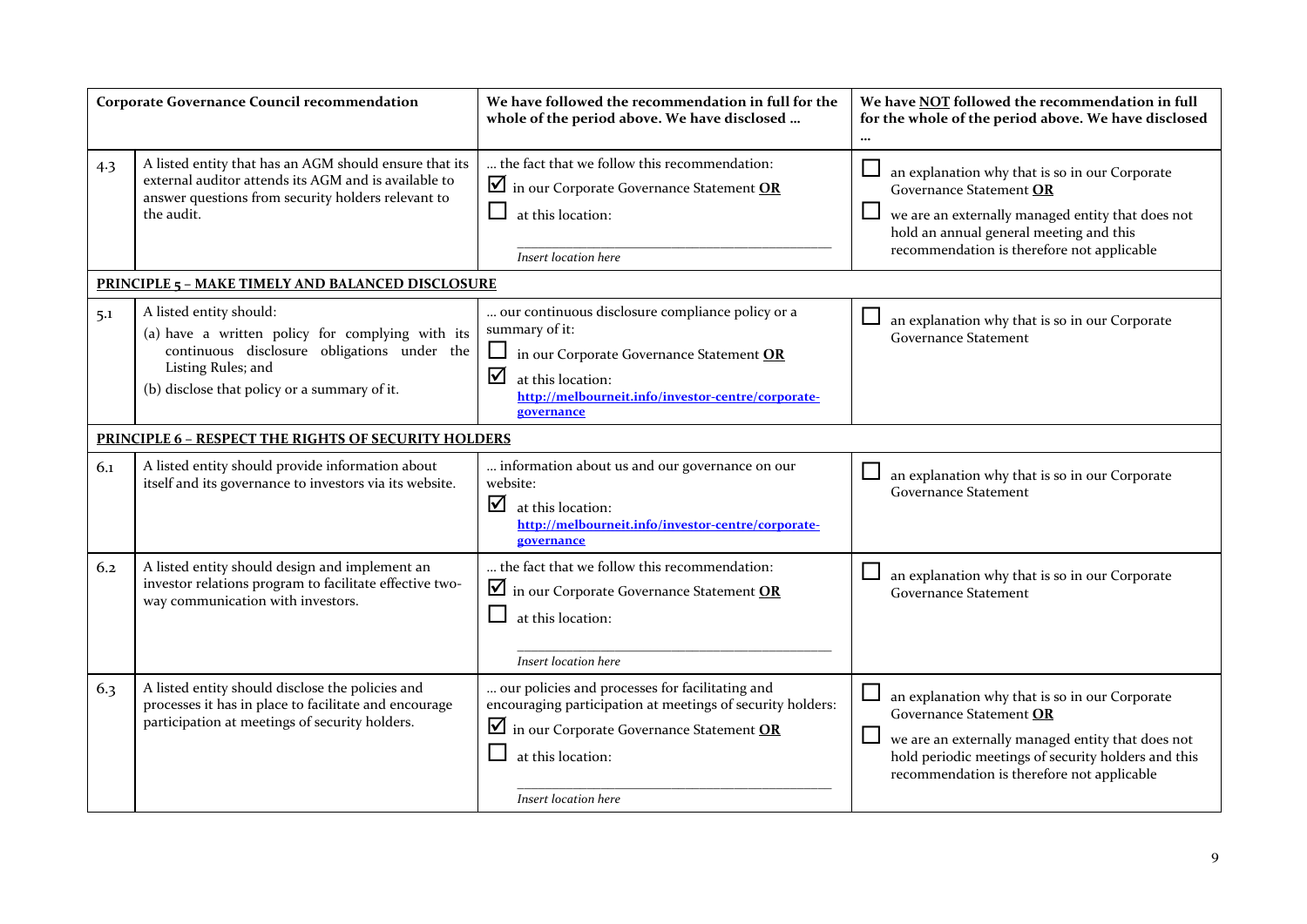|     | <b>Corporate Governance Council recommendation</b>                                                                                                                                                                                                                                                | We have followed the recommendation in full for the<br>whole of the period above. We have disclosed                                                                                                                                                                        | We have NOT followed the recommendation in full<br>for the whole of the period above. We have disclosed<br>$\cdots$ |
|-----|---------------------------------------------------------------------------------------------------------------------------------------------------------------------------------------------------------------------------------------------------------------------------------------------------|----------------------------------------------------------------------------------------------------------------------------------------------------------------------------------------------------------------------------------------------------------------------------|---------------------------------------------------------------------------------------------------------------------|
| 6.4 | A listed entity should give security holders the option<br>to receive communications from, and send<br>communications to, the entity and its security<br>registry electronically.                                                                                                                 | the fact that we follow this recommendation:<br>$\blacksquare$ in our Corporate Governance Statement OR<br>at this location:<br>Insert location here                                                                                                                       | an explanation why that is so in our Corporate<br><b>Governance Statement</b>                                       |
|     | <b>PRINCIPLE 7 - RECOGNISE AND MANAGE RISK</b>                                                                                                                                                                                                                                                    |                                                                                                                                                                                                                                                                            |                                                                                                                     |
| 7.1 | The board of a listed entity should:<br>(a) have a committee or committees to oversee risk,<br>each of which:<br>(1) has at least three members, a majority of                                                                                                                                    | [If the entity complies with paragraph (a):]<br>the fact that we have a committee or committees to<br>oversee risk that comply with paragraphs (1) and (2):<br>in our Corporate Governance Statement OR                                                                    | an explanation why that is so in our Corporate<br><b>Governance Statement</b>                                       |
|     | whom are independent directors; and<br>(2) is chaired by an independent director,<br>and disclose:<br>(3) the charter of the committee;<br>$(4)$ the members of the committee; and<br>$(5)$ as at the end of each reporting period, the<br>number of times the committee met                      | at this location:<br>Insert location here<br>and a copy of the charter of the committee:<br>☑<br>at this location:<br>http://melbourneit.info/investor-centre/corporate-<br>governance                                                                                     |                                                                                                                     |
|     | throughout the period and the individual<br>attendances of the members at those<br>meetings; OR<br>(b) if it does not have a risk committee or committees<br>that satisfy (a) above, disclose that fact and the<br>processes it employs for overseeing the entity's<br>risk management framework. | and the information referred to in paragraph $(4)$ :<br>$\Delta$ at this location:<br>http://melbourneit.info/about-us/our-people#<br>and the information referred to in paragraph $(5)$ :<br>$\blacksquare$ in our Corporate Governance Statement OR<br>at this location: |                                                                                                                     |
|     |                                                                                                                                                                                                                                                                                                   | Insert location here<br>[If the entity complies with paragraph (b):]<br>the fact that we do not have a risk committee or<br>committees that satisfy (a) and the processes we employ<br>for overseeing our risk management framework:                                       |                                                                                                                     |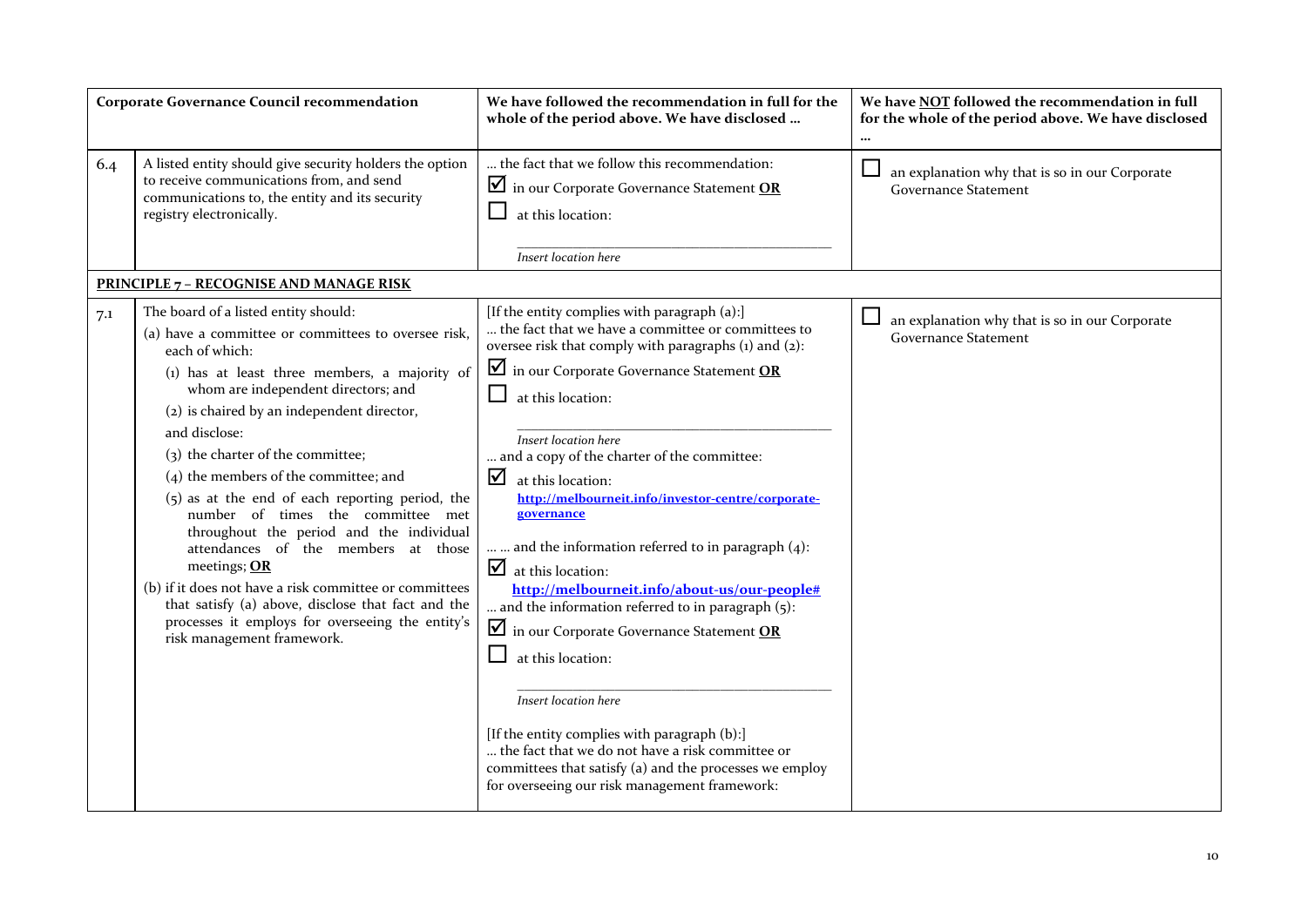|     | <b>Corporate Governance Council recommendation</b>                                                                                                                                                                                                                                                                                                                               | We have followed the recommendation in full for the<br>whole of the period above. We have disclosed                                                                                                                                                                                                                                                                                                                                                                                                                                                                                    | We have NOT followed the recommendation in full<br>for the whole of the period above. We have disclosed<br>$\cdots$ |
|-----|----------------------------------------------------------------------------------------------------------------------------------------------------------------------------------------------------------------------------------------------------------------------------------------------------------------------------------------------------------------------------------|----------------------------------------------------------------------------------------------------------------------------------------------------------------------------------------------------------------------------------------------------------------------------------------------------------------------------------------------------------------------------------------------------------------------------------------------------------------------------------------------------------------------------------------------------------------------------------------|---------------------------------------------------------------------------------------------------------------------|
|     |                                                                                                                                                                                                                                                                                                                                                                                  | in our Corporate Governance Statement OR<br>at this location:<br>Insert location here                                                                                                                                                                                                                                                                                                                                                                                                                                                                                                  |                                                                                                                     |
| 7.2 | The board or a committee of the board should:<br>(a) review the entity's risk management framework at<br>least annually to satisfy itself that it continues to<br>be sound; and<br>(b) disclose, in relation to each reporting period,<br>whether such a review has taken place.                                                                                                 | the fact that we follow this recommendation:<br>$\blacksquare$ in our Corporate Governance Statement OR<br>at this location:<br>Insert location here                                                                                                                                                                                                                                                                                                                                                                                                                                   | an explanation why that is so in our Corporate<br><b>Governance Statement</b>                                       |
| 7.3 | A listed entity should disclose:<br>(a) if it has an internal audit function, how the<br>function is structured and what role it performs;<br><b>OR</b><br>(b) if it does not have an internal audit function, that<br>fact and the processes it employs for evaluating<br>and continually improving the effectiveness of its<br>risk management and internal control processes. | [If the entity complies with paragraph (a):]<br>how our internal audit function is structured and what<br>role it performs:<br>$\Box$ in our Corporate Governance Statement OR<br>at this location:<br>Insert location here<br>[If the entity complies with paragraph (b):]<br>the fact that we do not have an internal audit function<br>and the processes we employ for evaluating and<br>continually improving the effectiveness of our risk<br>management and internal control processes:<br>in our Corporate Governance Statement OR<br>at this location:<br>Insert location here | an explanation why that is so in our Corporate<br><b>Governance Statement</b>                                       |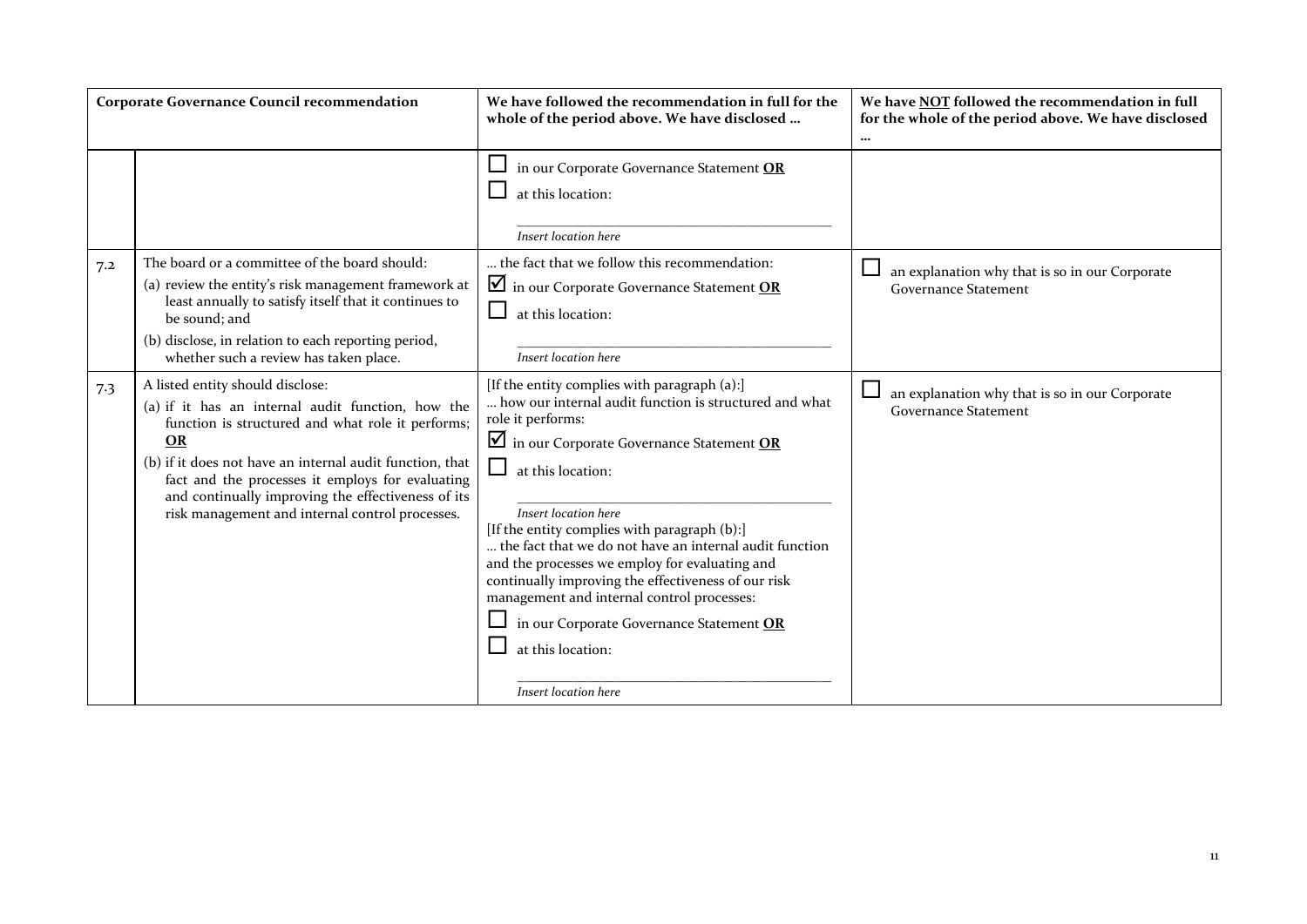| <b>Corporate Governance Council recommendation</b> |                                                                                                                                                                                                                                                                                                                                                                                                                                                                                                                                                                                                                                                                                                                                                                                                          | We have followed the recommendation in full for the<br>whole of the period above. We have disclosed                                                                                                                                                                                                                                                                                                                                                                                                                                                                                                                                                                                                                 | We have <b>NOT</b> followed the recommendation in full<br>for the whole of the period above. We have disclosed<br>$\ddotsc$                                                            |
|----------------------------------------------------|----------------------------------------------------------------------------------------------------------------------------------------------------------------------------------------------------------------------------------------------------------------------------------------------------------------------------------------------------------------------------------------------------------------------------------------------------------------------------------------------------------------------------------------------------------------------------------------------------------------------------------------------------------------------------------------------------------------------------------------------------------------------------------------------------------|---------------------------------------------------------------------------------------------------------------------------------------------------------------------------------------------------------------------------------------------------------------------------------------------------------------------------------------------------------------------------------------------------------------------------------------------------------------------------------------------------------------------------------------------------------------------------------------------------------------------------------------------------------------------------------------------------------------------|----------------------------------------------------------------------------------------------------------------------------------------------------------------------------------------|
| 7.4                                                | A listed entity should disclose whether it has any<br>material exposure to economic, environmental and<br>social sustainability risks and, if it does, how it<br>manages or intends to manage those risks.                                                                                                                                                                                                                                                                                                                                                                                                                                                                                                                                                                                               | whether we have any material exposure to economic,<br>environmental and social sustainability risks and, if we do,<br>how we manage or intend to manage those risks:<br>$\blacksquare$ in our Corporate Governance Statement OR<br>at this location:<br>Insert location here                                                                                                                                                                                                                                                                                                                                                                                                                                        | an explanation why that is so in our Corporate<br><b>Governance Statement</b>                                                                                                          |
|                                                    | <b>PRINCIPLE 8 - REMUNERATE FAIRLY AND RESPONSIBLY</b>                                                                                                                                                                                                                                                                                                                                                                                                                                                                                                                                                                                                                                                                                                                                                   |                                                                                                                                                                                                                                                                                                                                                                                                                                                                                                                                                                                                                                                                                                                     |                                                                                                                                                                                        |
| 8.1                                                | The board of a listed entity should:<br>(a) have a remuneration committee which:<br>(1) has at least three members, a majority of<br>whom are independent directors; and<br>(2) is chaired by an independent director,<br>and disclose:<br>(3) the charter of the committee;<br>$(4)$ the members of the committee; and<br>$(5)$ as at the end of each reporting period, the<br>number of times the committee met<br>throughout the period and the individual<br>attendances of the members at those<br>meetings; OR<br>(b) if it does not have a remuneration committee,<br>disclose that fact and the processes it employs for<br>setting the level and composition of remuneration<br>for directors and senior executives and ensuring<br>that such remuneration is appropriate and not<br>excessive. | [If the entity complies with paragraph (a):]<br>the fact that we have a remuneration committee that<br>complies with paragraphs (1) and (2):<br>$\blacksquare$ in our Corporate Governance Statement OR<br>$\Box$<br>at this location:<br>Insert location here<br>and a copy of the charter of the committee:<br>☑<br>at this location:<br>http://melbourneit.info/investor-centre/corporate-<br>governance<br>and the information referred to in paragraph $(4)$ :<br>$\Delta$ at this location:<br>http://melbourneit.info/about-us/our-people#<br>and the information referred to in paragraph (5):<br>$\blacksquare$ in our Corporate Governance Statement OR<br>⊔<br>at this location:<br>Insert location here | $\Box$<br>an explanation why that is so in our Corporate<br>Governance Statement OR<br>L<br>we are an externally managed entity and this<br>recommendation is therefore not applicable |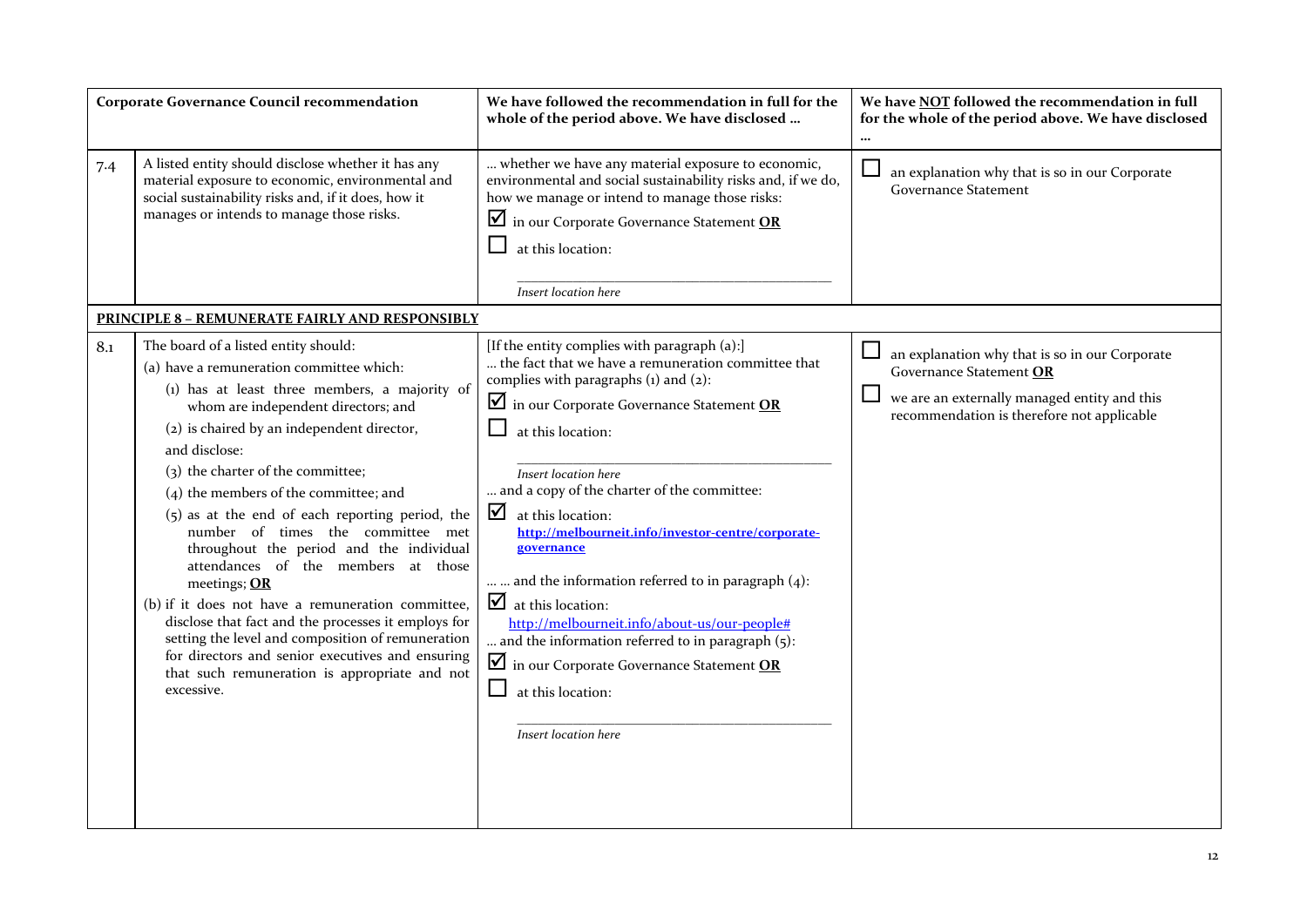| Corporate Governance Council recommendation |                                                                                                                                                                                                                                                                                                                                                       | We have followed the recommendation in full for the<br>whole of the period above. We have disclosed                                                                                                                                                                                                                                                                                                    | We have NOT followed the recommendation in full<br>for the whole of the period above. We have disclosed<br>$\cdots$                                                                                                                                                                        |
|---------------------------------------------|-------------------------------------------------------------------------------------------------------------------------------------------------------------------------------------------------------------------------------------------------------------------------------------------------------------------------------------------------------|--------------------------------------------------------------------------------------------------------------------------------------------------------------------------------------------------------------------------------------------------------------------------------------------------------------------------------------------------------------------------------------------------------|--------------------------------------------------------------------------------------------------------------------------------------------------------------------------------------------------------------------------------------------------------------------------------------------|
|                                             |                                                                                                                                                                                                                                                                                                                                                       | [If the entity complies with paragraph (b):]<br>the fact that we do not have a remuneration committee<br>and the processes we employ for setting the level and<br>composition of remuneration for directors and senior<br>executives and ensuring that such remuneration is<br>appropriate and not excessive:<br>in our Corporate Governance Statement OR<br>at this location:<br>Insert location here |                                                                                                                                                                                                                                                                                            |
| 8.2                                         | A listed entity should separately disclose its policies<br>and practices regarding the remuneration of non-<br>executive directors and the remuneration of<br>executive directors and other senior executives.                                                                                                                                        | separately our remuneration policies and practices<br>regarding the remuneration of non-executive directors and<br>the remuneration of executive directors and other senior<br>executives:<br>☑<br>in our Corporate Governance Statement OR<br>at this location:<br>Insert location here                                                                                                               | $\Box$<br>an explanation why that is so in our Corporate<br>Governance Statement OR<br>$\Box$<br>we are an externally managed entity and this<br>recommendation is therefore not applicable                                                                                                |
| 8.3                                         | listed entity which has an equity-based<br>A<br>remuneration scheme should:<br>(a) have a policy on whether participants are<br>permitted to enter into transactions (whether<br>through the use of derivatives or otherwise)<br>which limit the economic risk of participating in<br>the scheme; and<br>(b) disclose that policy or a summary of it. | our policy on this issue or a summary of it:<br>$\blacksquare$ in our Corporate Governance Statement OR<br>at this location:<br>Insert location here                                                                                                                                                                                                                                                   | an explanation why that is so in our Corporate<br>Governance Statement OR<br>we do not have an equity-based remuneration<br>scheme and this recommendation is therefore not<br>applicable OR<br>we are an externally managed entity and this<br>recommendation is therefore not applicable |